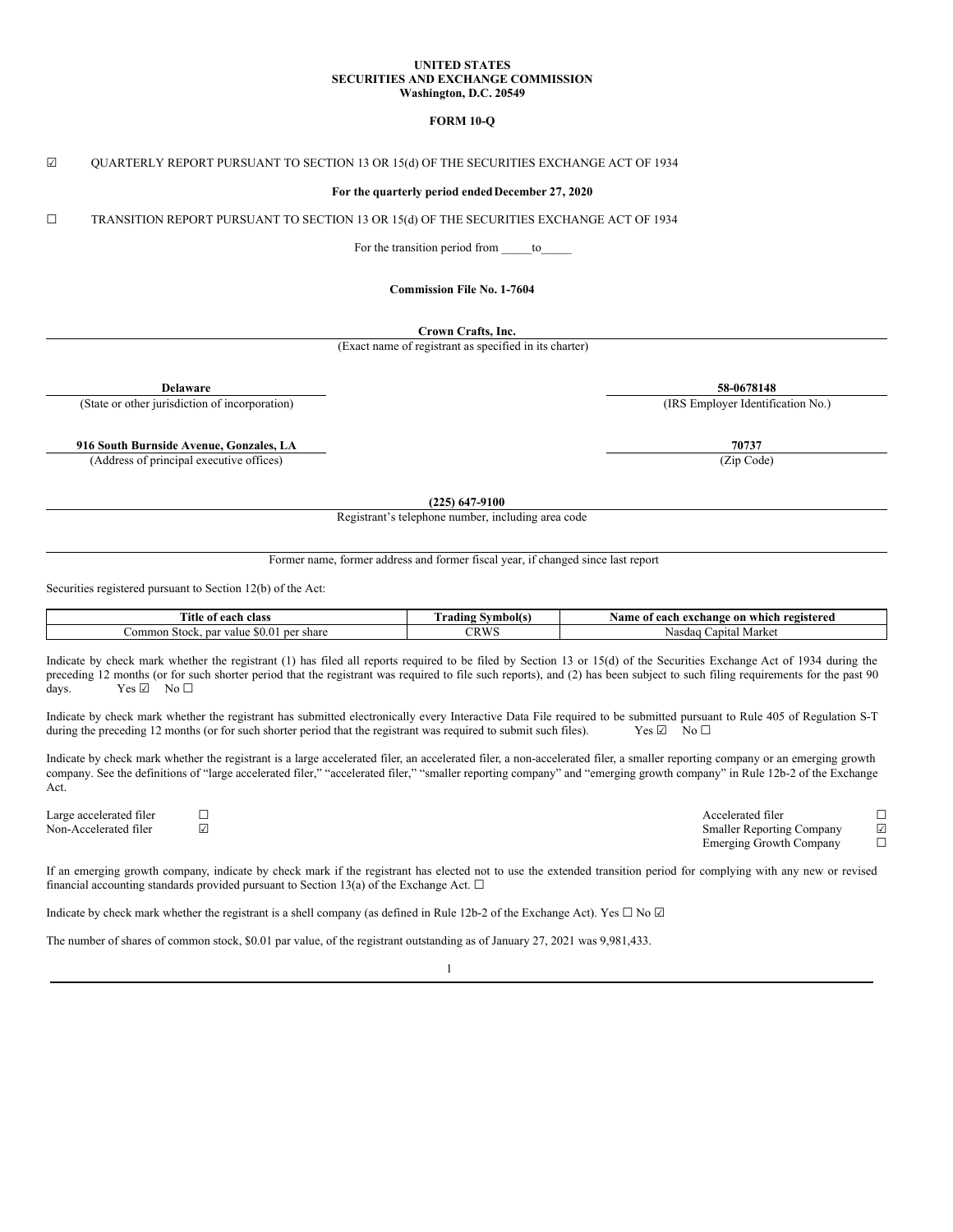# PART I – FINANCIAL INFORMATION

# ITEM 1. FINANCIAL STATEMENTS

### CROWN CRAFTS, INC. AND SUBSIDIARIES CONDENSED CONSOLIDATED BALANCE SHEETS DECEMBER 27, 2020 (UNAUDITED) AND MARCH 29, 2020 (amounts in thousands, except share and per share amounts)

|                                                                                                                  | December 27, 2020 |           |               | March 29, 2020      |
|------------------------------------------------------------------------------------------------------------------|-------------------|-----------|---------------|---------------------|
|                                                                                                                  |                   |           |               |                     |
| <b>ASSETS</b>                                                                                                    |                   |           |               |                     |
| <b>Current assets:</b>                                                                                           |                   |           |               |                     |
| Cash and cash equivalents                                                                                        | $\mathbb{S}$      | 3,658     | $\mathbb{S}$  | 282                 |
| Accounts receivable (net of allowances of \$791 at December 27, 2020 and \$530 at March 29, 2020):               |                   |           |               |                     |
| Due from factor                                                                                                  |                   | 16,917    |               | 17,072              |
| Other                                                                                                            |                   | 1,332     |               | 731                 |
| Inventories                                                                                                      |                   | 22,842    |               | 17,732              |
| Prepaid expenses                                                                                                 |                   | 2,192     |               | 1,224               |
| <b>Total current assets</b>                                                                                      |                   | 46,941    |               | 37,041              |
| Operating lease right of use assets                                                                              |                   | 4,528     |               | 4,896               |
| Property, plant and equipment - at cost:                                                                         |                   |           |               |                     |
| Vehicles                                                                                                         |                   | 192       |               | 246                 |
| Leasehold improvements                                                                                           |                   | 430       |               | 404                 |
| Machinery and equipment                                                                                          |                   | 4,108     |               | 3,991               |
| Furniture and fixtures                                                                                           |                   | 356       |               | 793                 |
| Property, plant and equipment - gross                                                                            |                   | 5,086     |               | 5,434               |
| Less accumulated depreciation                                                                                    |                   | 3,055     |               | 3,434               |
| Property, plant and equipment - net                                                                              |                   | 2,031     |               | 2,000               |
| Finite-lived intangible assets - at cost:                                                                        |                   |           |               |                     |
| Tradename and trademarks                                                                                         |                   | 3,667     |               | 3,667               |
| Customer relationships                                                                                           |                   | 7,374     |               | 7,374               |
| Other finite-lived intangible assets                                                                             |                   | 3,159     |               | 3,159               |
| Finite-lived intangible assets - gross                                                                           |                   | 14,200    |               | 14,200              |
| Less accumulated amortization                                                                                    |                   | 9,219     |               | 8,623               |
| Finite-lived intangible assets - net                                                                             |                   | 4,981     |               | 5,577               |
|                                                                                                                  |                   |           |               |                     |
| Goodwill                                                                                                         |                   | 7,125     |               | 7,125               |
| Deferred income taxes                                                                                            |                   | 108       |               | 439                 |
| Other                                                                                                            |                   | 92        |               | 95                  |
| <b>Total Assets</b>                                                                                              | \$                | 65,806    | $\mathbb{S}$  | $\overline{57,173}$ |
| <b>LIABILITIES AND SHAREHOLDERS' EQUITY</b>                                                                      |                   |           |               |                     |
| <b>Current liabilities:</b>                                                                                      |                   |           |               |                     |
| Accounts payable                                                                                                 | $\mathbb{S}$      | 8,891     | $\mathcal{S}$ | 2,972               |
| Accrued wages and benefits                                                                                       |                   | 1,817     |               | 1,781               |
| Accrued royalties                                                                                                |                   | 1,246     |               | 370                 |
| Dividends payable                                                                                                |                   | 3,380     |               | 813                 |
| Operating lease liabilities, current                                                                             |                   | 71        |               | 191                 |
| Other accrued liabilities                                                                                        |                   | 347       |               | 352                 |
| Current maturities of long-term debt                                                                             |                   | 1,440     |               |                     |
| <b>Total current liabilities</b>                                                                                 |                   | 17,192    |               | 6,479               |
| <b>Non-current liabilities:</b>                                                                                  |                   |           |               |                     |
| Long-term debt                                                                                                   |                   | 524       |               | 2,578               |
| Operating lease liabilities, noncurrent                                                                          |                   | 4,824     |               | 4,959               |
| Reserve for unrecognized tax liabilities                                                                         |                   | 825       |               | 721                 |
| <b>Total non-current liabilities</b>                                                                             |                   | 6,173     |               | 8,258               |
|                                                                                                                  |                   |           |               |                     |
| Shareholders' equity:                                                                                            |                   |           |               |                     |
| Common stock - \$0.01 par value per share; Authorized 40,000,000 shares at December 27, 2020 and March 29, 2020; |                   |           |               |                     |
| Issued 12,759,753 shares at December 27, 2020 and 12,603,301 shares at March 29, 2020                            |                   | 128       |               | 126                 |
| Additional paid-in capital                                                                                       |                   | 54,418    |               | 53,610              |
| Treasury stock - at cost - 2,766,589 shares at December 27, 2020 and 2,436,494 shares at March 29, 2020          |                   | (14, 858) |               | (12, 408)           |
| <b>Retained Earnings</b>                                                                                         |                   | 2,753     |               | 1,108               |
| <b>Total shareholders' equity</b>                                                                                |                   | 42,441    |               | 42,436              |
| <b>Total Liabilities and Shareholders' Equity</b>                                                                | $\frac{1}{2}$     | 65,806    | \$            | 57,173              |

*See notes to unaudited condensed consolidated financial statements.*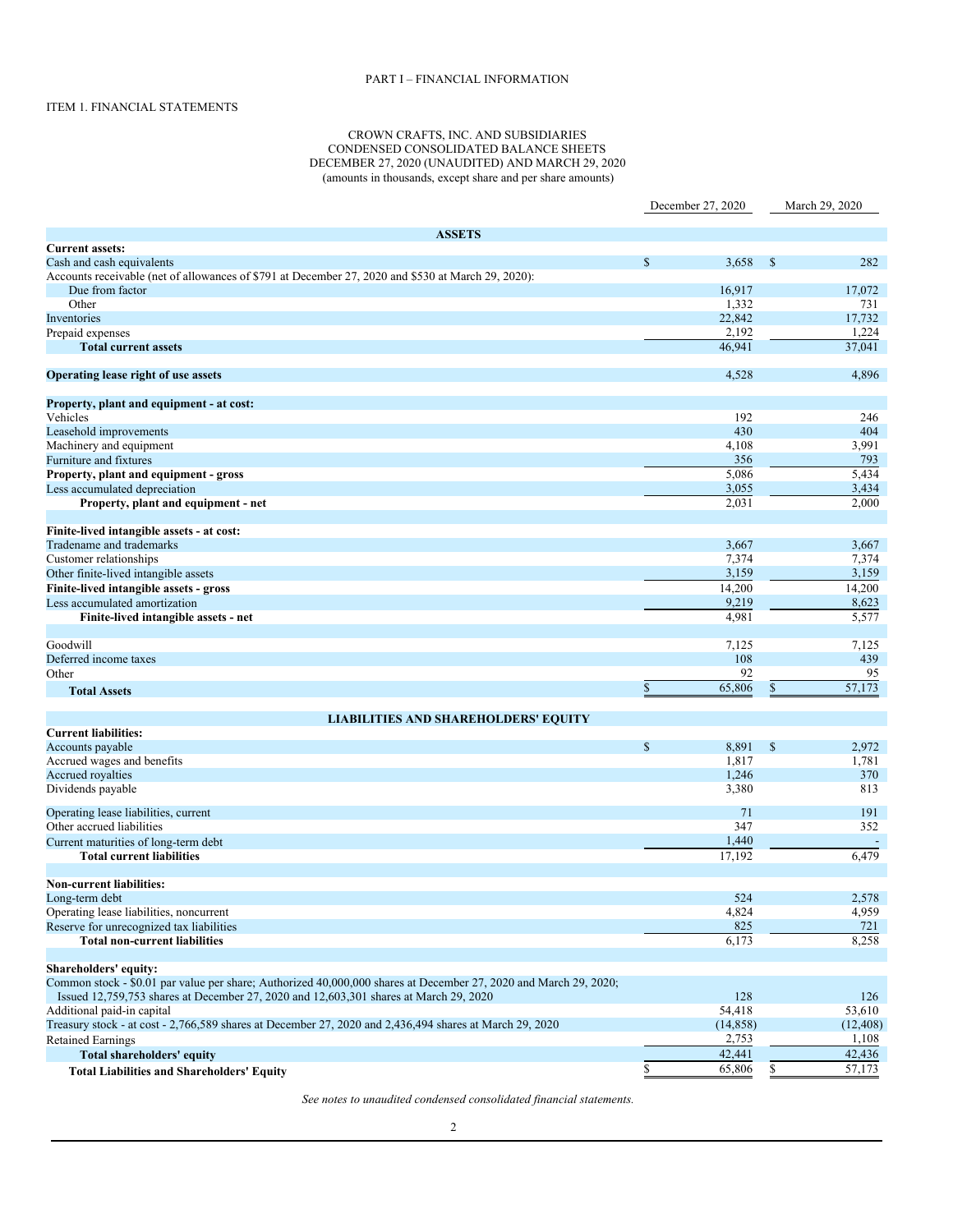### CROWN CRAFTS, INC. AND SUBSIDIARIES UNAUDITED CONDENSED CONSOLIDATED STATEMENTS OF INCOME THREE AND NINE-MONTH PERIODS ENDED DECEMBER 27, 2020 AND DECEMBER 29, 2019 (amounts in thousands, except per share amounts)

|                                                      |                   | Three-Month Periods Ended | Nine-Month Periods Ended |                   |  |  |
|------------------------------------------------------|-------------------|---------------------------|--------------------------|-------------------|--|--|
|                                                      | December 27, 2020 | December 29, 2019         | December 27, 2020        | December 29, 2019 |  |  |
| Net sales                                            | 19,476<br>\$      | S<br>18,587               | <sup>S</sup><br>57,340   | 53,089<br>-S      |  |  |
| Cost of products sold                                | 13,323            | 12,766                    | 39,070                   | 36,848            |  |  |
| Gross profit                                         | 6,153             | 5,821                     | 18,270                   | 16,241            |  |  |
| Marketing and administrative expenses                | 3,420             | 3,416                     | 10,602                   | 10,344            |  |  |
| Income from operations                               | 2,733             | 2,405                     | 7,668                    | 5,897             |  |  |
| Other (expense) income:                              |                   |                           |                          |                   |  |  |
| Interest expense - net of interest income            | (3)               | (34)                      | (8)                      | (28)              |  |  |
| (Loss) gain on sale of property, plant and equipment | (4)               | 6                         | (4)                      | 15                |  |  |
| Other - net                                          | (3)               |                           | (3)                      | 11                |  |  |
| Income before income tax expense                     | 2,723             | 2,377                     | 7,653                    | 5,895             |  |  |
| Income tax expense                                   | 582               | 282                       | 1,810                    | 942               |  |  |
| Net income                                           | 2,141             | 2,095                     | 5,843                    | 4,953             |  |  |
| Weighted average shares outstanding:                 |                   |                           |                          |                   |  |  |
| <b>Basic</b>                                         | 10,208            | 10,166                    | 10,195                   | 10,143            |  |  |
| Effect of dilutive securities                        | 16                | 11                        |                          |                   |  |  |
| Diluted                                              | 10,224            | 10,177                    | 10,200                   | 10,144            |  |  |
| Earnings per share - basic and diluted               | 0.21              | 0.21                      | 0.57                     | 0.49              |  |  |

*See notes to unaudited condensed consolidated financial statements.*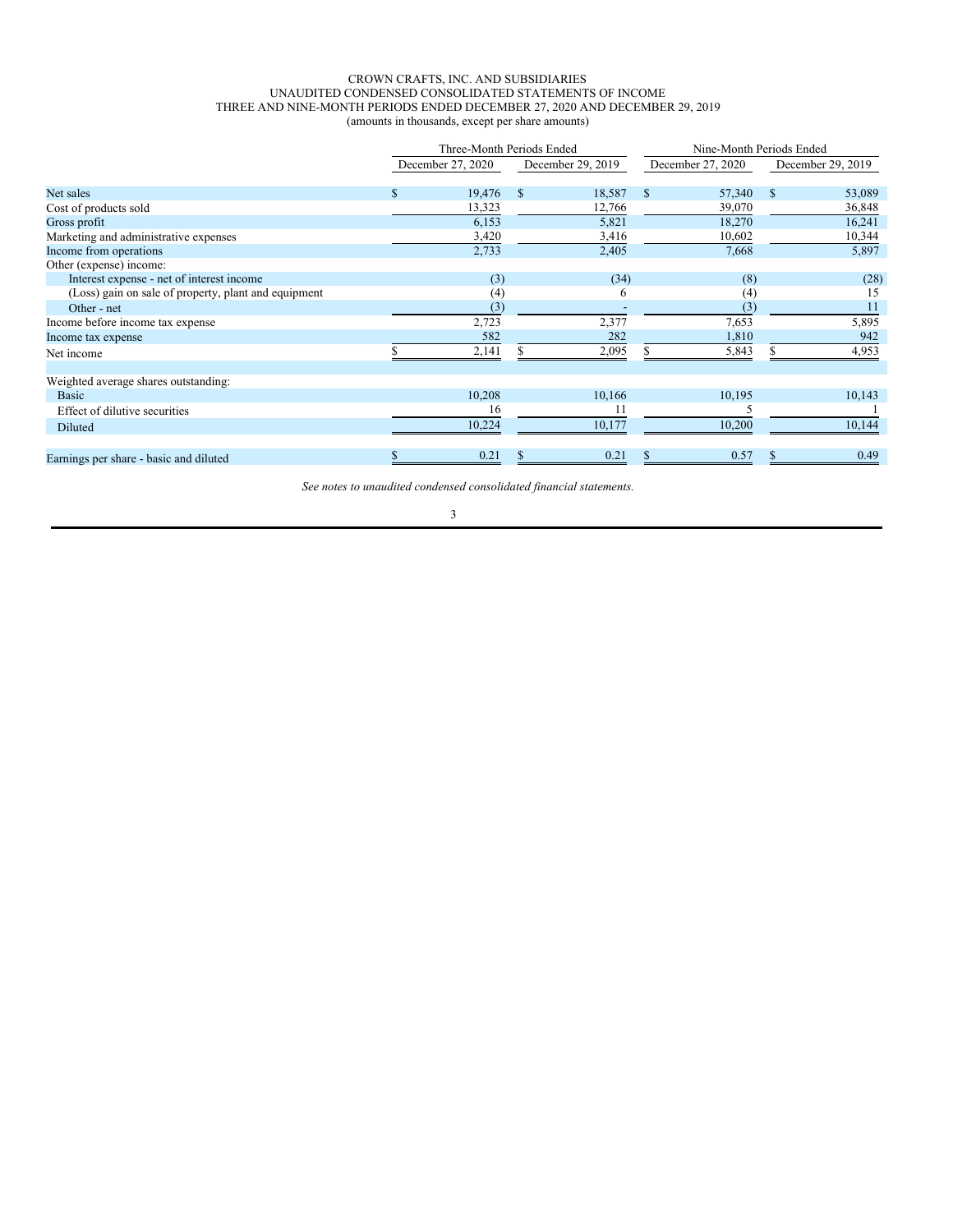# CROWN CRAFTS, INC. AND SUBSIDIARIES UNAUDITED CONDENSED CONSOLIDATED STATEMENTS OF CHANGES IN SHAREHOLDERS' EQUITY THREE AND NINE-MONTH PERIODS ENDED DECEMBER 27, 2020 AND DECEMBER 29, 2019

|                                                         | Common Shares |               |                | <b>Treasury Shares</b> |               |                               |               | Additional |             |          | Total       |               |
|---------------------------------------------------------|---------------|---------------|----------------|------------------------|---------------|-------------------------------|---------------|------------|-------------|----------|-------------|---------------|
|                                                         | Number of     |               |                | Number of              |               |                               |               | Paid-in    | Retained    |          |             | Shareholders' |
|                                                         | <b>Shares</b> |               | Amount         | Shares                 |               | Amount                        |               | Capital    |             | Earnings |             | Equity        |
|                                                         |               |               |                |                        |               | (Dollar amounts in thousands) |               |            |             |          |             |               |
|                                                         |               |               |                |                        |               | Three-Month Periods           |               |            |             |          |             |               |
| <b>Balances - September 29, 2019</b>                    | 12,593,301    | $\mathbf S$   | 126            | (2,427,434)            | <sup>\$</sup> | (12, 343)                     | $\mathbf S$   | 53,391     | $\mathbf S$ | 1,573    | \$          | 42,747        |
| Issuance of shares                                      | 10.000        |               |                |                        |               |                               |               | 62         |             |          |             | 62            |
| Stock-based compensation                                |               |               |                |                        |               |                               |               | 79         |             |          |             | 79            |
| Acquisition of treasury stock                           |               |               |                | (9,060)                |               | (65)                          |               |            |             |          |             | (65)          |
| Net income                                              |               |               |                |                        |               |                               |               |            |             | 2,095    |             | 2,095         |
| Dividend declared on common stock - \$0.33 per<br>share |               |               |                |                        |               |                               |               |            |             | (3,355)  |             | (3,355)       |
|                                                         |               |               |                |                        |               |                               |               |            |             |          |             |               |
| <b>Balances - December 29, 2019</b>                     | 12,603,301    | \$            | 126            | (2,436,494)            | $\mathbb{S}$  | (12, 408)                     | S             | 53,532     | \$          | 313      | $\mathbf S$ | 41,563        |
| Balances - September 27, 2020                           | 12,664,753    | <sup>\$</sup> | 127            | $(2,436,494)$ \$       |               | (12, 408)                     | <sup>\$</sup> | 53,796     | S           | 3,992    | S           | 45,507        |
| Issuance of shares                                      | 95,000        |               | $\mathbf{1}$   |                        |               |                               |               | 519        |             |          |             | 520           |
| Stock-based compensation                                |               |               |                |                        |               |                               |               | 103        |             |          |             | 103           |
| Acquisition of treasury stock                           |               |               |                | (330,095)              |               | (2,450)                       |               |            |             |          |             | (2,450)       |
| Net income                                              |               |               |                |                        |               |                               |               |            |             | 2,141    |             | 2,141         |
| Dividend declared on common stock - \$0.33 per          |               |               |                |                        |               |                               |               |            |             |          |             |               |
| share                                                   |               |               |                |                        |               |                               |               |            |             | (3,380)  |             | (3,380)       |
| <b>Balances - December 27, 2020</b>                     | 12,759,753    |               | 128            | (2,766,589)            | \$            | (14, 858)                     | S             | 54,418     |             | 2,753    | \$          | 42,441        |
|                                                         |               |               |                |                        |               |                               |               |            |             |          |             |               |
|                                                         |               |               |                |                        |               | Nine-Month Periods            |               |            |             |          |             |               |
| Balances - March 31, 2019                               | 12,546,789    | <sup>\$</sup> | 125            | (2,424,231)            | $\mathbf S$   | (12, 326)                     | S             | 53,251     | $\mathbf S$ | 338      | $\mathbf S$ | 41,388        |
| Issuance of shares                                      | 56,512        |               | $\mathbf{1}$   |                        |               |                               |               | 62         |             |          |             | 63            |
| Stock-based compensation                                |               |               |                |                        |               |                               |               | 219        |             |          |             | 219           |
| Acquisition of treasury stock                           |               |               |                | (12, 263)              |               | (82)                          |               |            |             |          |             | (82)          |
| Net income                                              |               |               |                |                        |               |                               |               |            |             | 4,953    |             | 4,953         |
| Dividends declared on common stock - \$0.49 per         |               |               |                |                        |               |                               |               |            |             |          |             |               |
| share                                                   |               |               |                |                        |               |                               |               |            |             | (4,978)  |             | (4,978)       |
|                                                         |               |               |                |                        |               |                               |               |            |             |          |             |               |
| Balances - December 29, 2019                            | 12,603,301    |               | 126            | (2, 436, 494)          | \$            | (12, 408)                     | S             | 53,532     |             | 313      | \$          | 41,563        |
| Balances - March 29, 2020                               | 12,603,301    | \$            | 126            | $(2,436,494)$ \$       |               | (12, 408)                     | S.            | 53,610     | S           | 1,108    | \$          | 42,436        |
| Issuance of shares                                      | 156,452       |               | $\overline{2}$ |                        |               |                               |               | 519        |             |          |             | 521           |
| Stock-based compensation                                |               |               |                |                        |               |                               |               | 289        |             |          |             | 289           |
| Acquisition of treasury stock                           |               |               |                | (330,095)              |               | (2, 450)                      |               |            |             |          |             | (2, 450)      |
| Net income                                              |               |               |                |                        |               |                               |               |            |             | 5.843    |             | 5,843         |
| Dividend declared on common stock - \$0.41 per<br>share |               |               |                |                        |               |                               |               |            |             | (4,198)  |             | (4,198)       |
|                                                         |               |               |                |                        |               |                               |               |            |             |          |             |               |
| Balances - December 27, 2020                            | 12,759,753    |               | 128            | (2,766,589)            | S             | (14, 858)                     | S             | 54,418     |             | 2,753    |             | 42,441        |

*See notes to unaudited condensed consolidated financial statements.*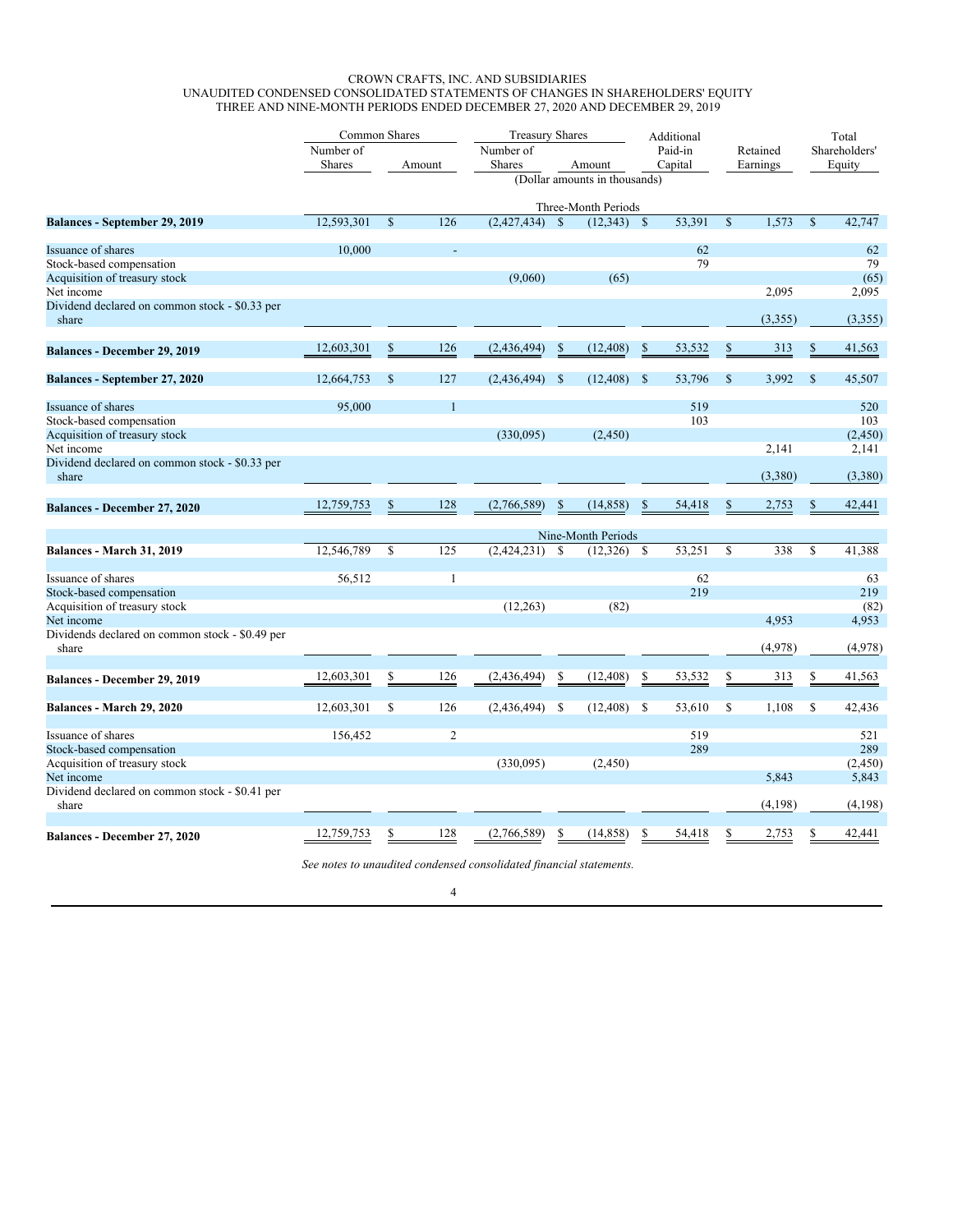### CROWN CRAFTS, INC. AND SUBSIDIARIES UNAUDITED CONDENSED CONSOLIDATED STATEMENTS OF CASH FLOWS NINE-MONTH PERIODS ENDED DECEMBER 27, 2020 AND DECEMBER 29, 2019 (amounts in thousands)

|                                                                                   | Nine-Month Periods Ended |                   |          |  |  |  |  |
|-----------------------------------------------------------------------------------|--------------------------|-------------------|----------|--|--|--|--|
|                                                                                   | December 27, 2020        | December 29, 2019 |          |  |  |  |  |
| <b>Operating activities:</b>                                                      |                          |                   |          |  |  |  |  |
| Net income                                                                        | \$<br>5,843              | <sup>\$</sup>     | 4,953    |  |  |  |  |
| Adjustments to reconcile net income to net cash provided by operating activities: |                          |                   |          |  |  |  |  |
| Depreciation of property, plant and equipment                                     | 548                      |                   | 536      |  |  |  |  |
| Amortization of intangibles                                                       | 596                      |                   | 641      |  |  |  |  |
| Amortization of right of use assets                                               | 1,421                    |                   | 1,110    |  |  |  |  |
| Deferred income taxes                                                             | 331                      |                   | 180      |  |  |  |  |
| Loss (gain) on sale of property, plant and equipment                              | $\overline{4}$           |                   | (15)     |  |  |  |  |
| Reserve for unrecognized tax liabilities                                          | 104                      |                   | (177)    |  |  |  |  |
| Stock-based compensation                                                          | 289                      |                   | 219      |  |  |  |  |
| Changes in assets and liabilities:                                                |                          |                   |          |  |  |  |  |
| Accounts receivable                                                               | (446)                    |                   | 2,227    |  |  |  |  |
| Inventories                                                                       | (5,110)                  |                   | (4,106)  |  |  |  |  |
| Prepaid expenses                                                                  | (968)                    |                   | (1,108)  |  |  |  |  |
| Other assets                                                                      | 3                        |                   | 2        |  |  |  |  |
| Lease liabilities                                                                 | (1,305)                  |                   | (1,076)  |  |  |  |  |
| Accounts payable                                                                  | 5,865                    |                   | 3,601    |  |  |  |  |
| Accrued liabilities                                                               | 904                      |                   | 200      |  |  |  |  |
| Net cash provided by operating activities                                         | 8,079                    |                   | 7,187    |  |  |  |  |
| <b>Investing activities:</b>                                                      |                          |                   |          |  |  |  |  |
| Capital expenditures for property, plant and equipment                            | (528)                    |                   | (379)    |  |  |  |  |
| Proceeds from sale of property, plant and equipment                               |                          |                   | 27       |  |  |  |  |
| Net cash used in investing activities                                             | (528)                    |                   | (352)    |  |  |  |  |
| <b>Financing activities:</b>                                                      |                          |                   |          |  |  |  |  |
| Repayments under revolving line of credit                                         | (4, 598)                 |                   | (35,302) |  |  |  |  |
| Borrowings under revolving line of credit                                         | 2,020                    |                   | 30,816   |  |  |  |  |
| Proceeds from long-term debt                                                      | 1,964                    |                   |          |  |  |  |  |
| Purchase of treasury stock from related parties                                   | (2, 450)                 |                   | (82)     |  |  |  |  |
| Issuance of common stock                                                          | 521                      |                   | 63       |  |  |  |  |
| Dividends paid                                                                    | (1,632)                  |                   | (2, 432) |  |  |  |  |
| Net cash used in financing activities                                             | (4, 175)                 |                   | (6,937)  |  |  |  |  |
| Net increase (decrease) in cash and cash equivalents                              | 3,376                    |                   | (102)    |  |  |  |  |
| Cash and cash equivalents at beginning of period                                  | 282                      |                   | 143      |  |  |  |  |
|                                                                                   | \$<br>3,658              | S                 | 41       |  |  |  |  |
| Cash and cash equivalents at end of period                                        |                          |                   |          |  |  |  |  |
| Supplemental cash flow information:                                               |                          |                   |          |  |  |  |  |
| Income taxes paid                                                                 | $\mathbb{S}$<br>1,959    | $\mathbb{S}$      | 1,060    |  |  |  |  |
| Interest paid                                                                     | 15                       |                   | 47       |  |  |  |  |
| Noncash financing activities:                                                     |                          |                   |          |  |  |  |  |
| Property, plant and equipment purchased but unpaid                                | (55)                     |                   | (62)     |  |  |  |  |
| Dividends declared but unpaid                                                     | (3,380)                  |                   | (3,355)  |  |  |  |  |
|                                                                                   |                          |                   |          |  |  |  |  |

*See notes to unaudited condensed consolidated financial statements.*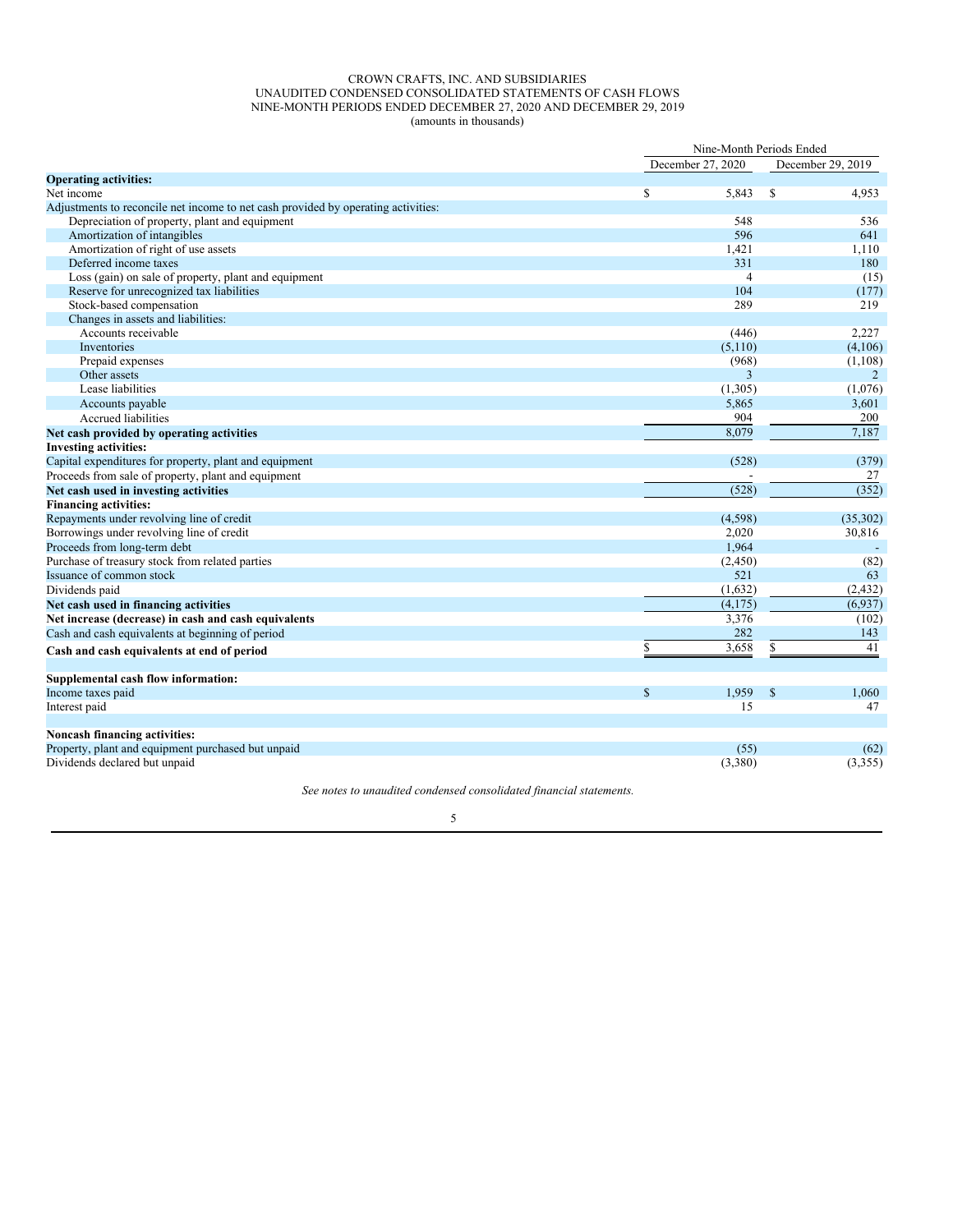### CROWN CRAFTS, INC. AND SUBSIDIARIES NOTES TO UNAUDITED CONDENSED CONSOLIDATED FINANCIAL STATEMENTS FOR THE THREE AND NINE-MONTH PERIODS ENDED DECEMBER 27, 2020 AND DECEMBER 29, 2019

#### **Note 1 – Summary of Significant Accounting Policies**

*Basis of Presentation:* The accompanying unaudited consolidated financial statements include the accounts of Crown Crafts, Inc. (the "Company") and its subsidiaries and have been prepared pursuant to accounting principles generally accepted in the United States ("GAAP") applicable to interim financial information as promulgated by the Financial Accounting Standards Board ("FASB"). Accordingly, they do not include all of the information and disclosures required by GAAP for complete financial statements. References herein to GAAP are to topics within the FASB Accounting Standards Codification (the "FASB ASC"), which the FASB periodically revises through the issuance of an Accounting Standards Update ("ASU") and which has been established by the FASB as the authoritative source for GAAP recognized by the FASB to be applied by nongovernmental entities.

In the opinion of management, the interim unaudited consolidated financial statements contained herein include all adjustments necessary to present fairly the financial position of the Company as of December 27, 2020 and the results of its operations and cash flows for the periods presented. Such adjustments include normal, recurring accruals, as well as the elimination of all significant intercompany balances and transactions. Operating results for the three and nine-month periods ended December 27, 2020 are not necessarily indicative of the results that may be expected by the Company for its fiscal year ending March 28, 2021. For further information, refer to the Company's consolidated financial statements and notes thereto included in the Company's annual report on Form 10-K for the fiscal year ended March 29, 2020.

*Fiscal Year:* The Company's fiscal year ends on the Sunday that is nearest to or on March 31. References herein to "fiscal year 2021" or "2021" represent the 52-week period ending March 28, 2021 and references herein to "fiscal year 2020" or "2020" represent the 52-week period ended March 29, 2020.

*Use of Estimates:* The preparation of financial statements in conformity with GAAP requires management to make estimates and assumptions that affect the reported amounts of assets and liabilities and disclosure of contingent assets and liabilities as of the date of the condensed consolidated balance sheets and the reported amounts of revenues and expenses during the periods presented on the unaudited condensed consolidated statements of income and cash flows. Significant estimates are made with respect to the allowances related to accounts receivable for customer deductions for returns, allowances and disputes. The Company also has a certain amount of discontinued finished goods which necessitates the establishment of inventory reserves that are highly subjective. Actual results could differ materially from those estimates.

*Cash and Cash Equivalents:* The Company's credit facility consists of a revolving line of credit under a financing agreement with The CIT Group/Commercial Services, Inc. ("CIT"), a subsidiary of CIT Group Inc. The Company classifies a negative balance outstanding under this revolving line of credit as cash, as these amounts are legally owed to the Company and are immediately available to be drawn upon by the Company. There are no compensating balance requirements or other restrictions on the transfer of amounts associated with the Company's depository accounts.

*Financial Instruments:* For short-term instruments such as cash and cash equivalents, accounts receivable and accounts payable, the Company uses carrying value as a reasonable estimate of the fair value.

*Advertising Costs:* The Company's advertising costs are primarily associated with cooperative advertising arrangements with certain of the Company's customers and are recognized using the straight-line method based upon aggregate annual estimated amounts for these customers, with periodic adjustments to the actual amounts of authorized agreements. Costs associated with advertising on websites such as Facebook and Google and which are associated with the Company's online business are recorded as incurred. Advertising expense is included in marketing and administrative expenses in the accompanying unaudited condensed consolidated statements of income and amounted to \$283,000 and \$261,000 for the three months ended December 27, 2020 and December 29, 2019, respectively, and amounted to \$942,000 and \$805,000 for the nine months ended December 27, 2020 and December 29, 2019, respectively.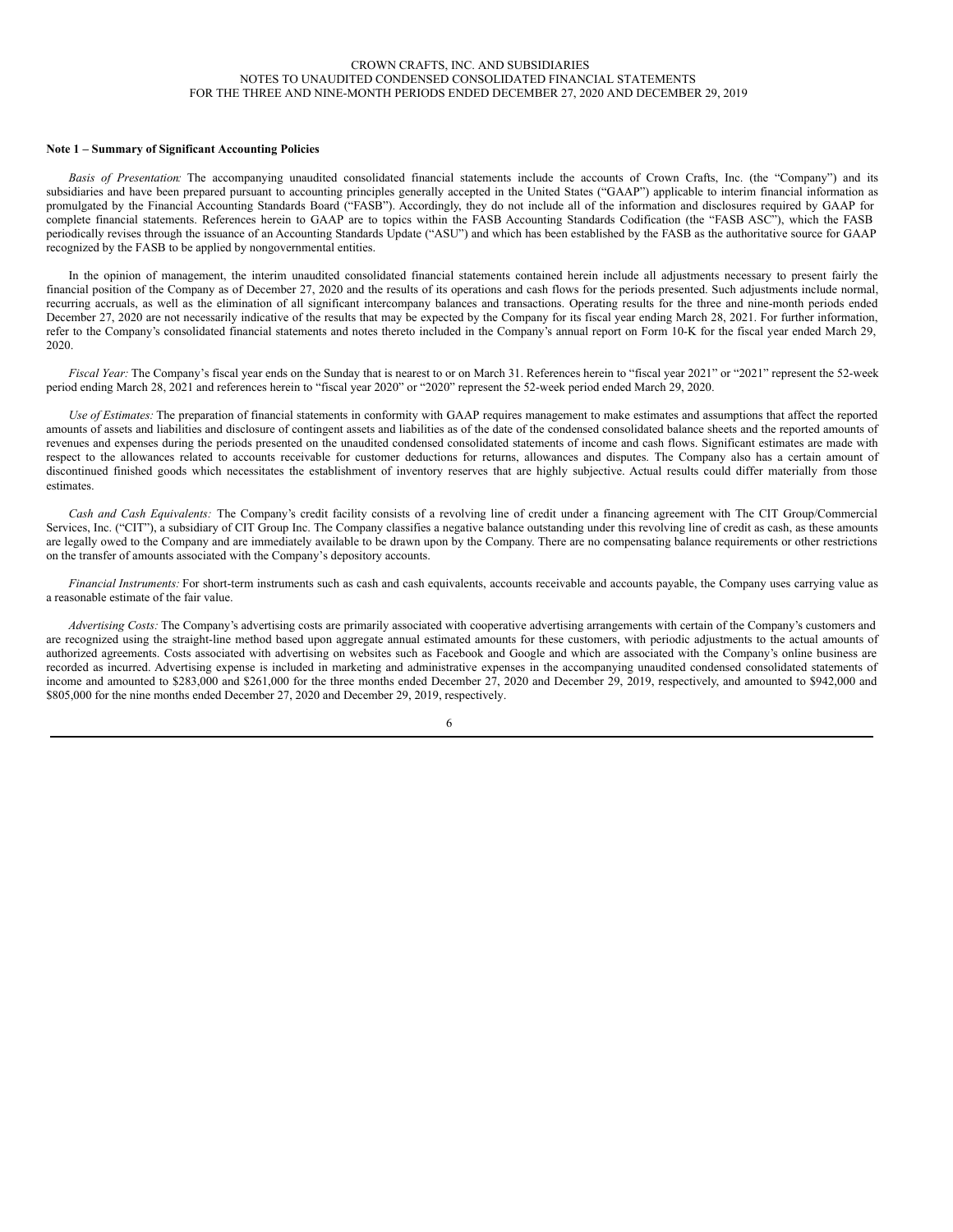*Revenue Recognition:* Revenue is recognized upon the satisfaction of all contractual performance obligations and the transfer of control of the products sold to the customer. The majority of the Company's sales consists of single performance obligation arrangements for which the transaction price for a given product sold is equivalent to the price quoted for the product, net of any stated discounts applicable at a point in time. Each sales transaction results in an implicit contract with the customer to deliver a product as directed by the customer. Shipping and handling costs that are charged to customers are included in net sales, and the Company's costs associated with shipping and handling activities are included in cost of products sold.

A provision for anticipated returns, which are based upon historical returns and claims, is provided through a reduction of net sales and cost of products sold in the reporting period within which the related sales are recorded. Actual returns and claims experienced in a future period may differ from historical experience, and thus, the Company's provision for anticipated returns at any given point in time may be over-funded or under-funded.

The Company recognizes revenue associated with unredeemed store credits and gift certificates at the earlier of their redemption by customers, their expiration or when their likelihood of redemption becomes remote, which is generally two years from the date of issuance. Revenue from sales made directly to consumers is recorded when the shipped products have been received by customers, and excludes sales taxes collected on behalf of governmental entities. Revenue from sales made to retailers is recorded when legal title has been passed to the customer based upon the terms of the customer's purchase order, the Company's sales invoice, or other associated relevant documents. Such terms usually stipulate that legal title will pass when the shipped products are no longer under the control of the Company, such as when the products are picked up at the Company's facility by the customer or by a common carrier. Payment terms can vary from prepayment for sales made directly to consumers to payment due in arrears (generally, 60 days of being invoiced) for sales made to retailers.

*Allowances Against Accounts Receivable:* Revenue from sales made to retailers is reported net of allowances for anticipated returns and other allowances, including cooperative advertising allowances, warehouse allowances, placement fees, volume rebates, coupons and discounts. Such allowances are recorded commensurate with sales activity or using the straight-line method, as appropriate, and the cost of such allowances is netted against sales in reporting the results of operations. The provision for the majority of the Company's allowances occurs on a per-invoice basis. When a customer requests to have an agreed-upon deduction applied against the customer's outstanding balance due to the Company, the allowances are correspondingly reduced to reflect such payments or credits issued against the customer's account balance. The Company analyzes the components of the allowances for customer deductions monthly and adjusts the allowances to the appropriate levels. The timing of funding requests for advertising support can cause the net balance in the allowance account to fluctuate from period to period. The timing of such funding requests should have no impact on the consolidated statements of income since such costs are accrued commensurate with sales activity or using the straight-line method, as appropriate.

*Uncollectible Accounts:* To reduce the Company's exposure to credit losses and to enhance the predictability of its cash flows, the Company assigns the majority of its receivables under factoring agreements with CIT. If a factored receivable becomes uncollectible due to customer creditworthiness, then CIT bears the risk of loss. The Company recognizes revenue net of the amount that is expected to be uncollectible on any accounts receivable that are not assigned under the factoring agreements with CIT. The Company's management makes estimates of the uncollectiblity of its non-factored accounts receivable by specifically analyzing the accounts receivable, historical bad debts, customer concentrations, customer creditworthiness, current economic trends and changes in its customers' payment terms.

*Credit Concentration:* The Company's accounts receivable as of December 27, 2020 amounted to \$18.2 million, net of allowances of \$791,000. Of this amount, \$16.9 million was due from CIT under the factoring agreements; an additional amount of \$3.2 million was due from CIT as a negative balance outstanding under the revolving line of credit. The combined amount of \$20.1 million represents the maximum loss that the Company could incur if CIT failed completely to perform its obligations under the factoring agreements and the revolving line of credit. The Company's accounts receivable at March 29, 2020 amounted to \$17.8 million, net of allowances of \$530,000. Of this amount, \$17.1 million was due from CIT under the factoring agreements.

*Other Accrued Liabilities:* An amount of \$347,000 was recorded as other accrued liabilities as of December 27, 2020. Of this amount, \$256,000 reflected unearned revenue recorded for payments from customers that were received before the products ordered were received by the customers. An amount of \$352,000 was recorded as other accrued liabilities as of March 29, 2020. Of this amount, \$155,000 reflected unearned revenue recorded for payments from customers that were received before the products ordered were received by the customers.

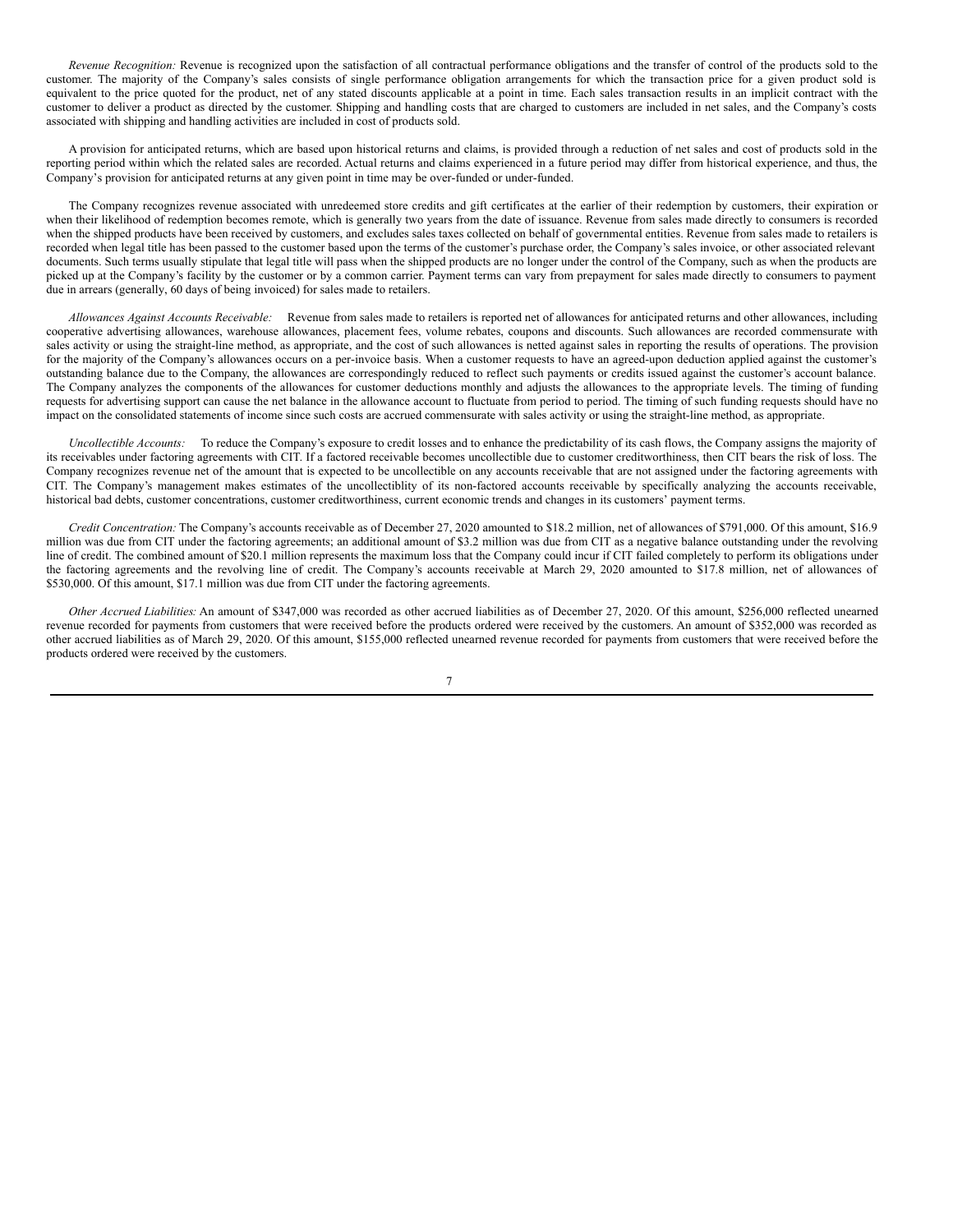*Segment and Related Information:* The Company operates primarily in one principal segment, infant and toddler products. These products consist of infant and toddler bedding, bibs, soft bath products, disposable products, developmental and bath toys and accessories. Net sales of bedding, blankets and accessories and net sales of bibs, bath, developmental toy, feeding, baby care and disposable products for the three and nine-month periods ended December 27, 2020 and December 29, 2019 are as follows (in thousands):

|                                                       | <b>Three-Month Periods Ended</b> |        |  |                          |  | <b>Nine-Month Periods Ended</b> |                          |        |  |  |
|-------------------------------------------------------|----------------------------------|--------|--|--------------------------|--|---------------------------------|--------------------------|--------|--|--|
|                                                       | <b>December 27, 2020</b>         |        |  | <b>December 29, 2019</b> |  | <b>December 27, 2020</b>        | <b>December 29, 2019</b> |        |  |  |
| Bedding, blankets and accessories                     |                                  | 11.431 |  | 9.605                    |  | 34.490                          |                          | 27.682 |  |  |
| Bibs, bath, developmental toy, feeding, baby care and |                                  |        |  |                          |  |                                 |                          |        |  |  |
| disposable products                                   |                                  | 8.045  |  | 8.982                    |  | 22,850                          |                          | 25.407 |  |  |
| Total net sales                                       |                                  | 19.476 |  | 18.587                   |  | 57,340                          |                          | 53,089 |  |  |

*Inventory Valuation:* The preparation of the Company's financial statements requires careful determination of the appropriate value of the Company's inventory balances. Such amounts are presented as a current asset in the accompanying condensed consolidated balance sheets and are a direct determinant of cost of products sold in the accompanying unaudited condensed consolidated statements of income and, therefore, have a significant impact on the amount of net income reported in the accounting periods. The basis of accounting for inventories is cost, which includes the direct supplier acquisition cost, duties, taxes and freight, and the indirect costs to design, develop, source and store the product until it is sold. Once cost has been determined, the Company's inventory is then stated at the lower of cost or net realizable value, with cost determined using the first-in, first-out ("FIFO") method, which assumes that inventory quantities are sold in the order in which they are acquired, and the average cost method for a portion of the Company's inventory.

The determination of the indirect charges and their allocation to the Company's finished goods inventories is complex and requires significant management judgment and estimates. If management made different judgments or utilized different estimates, then differences would result in the valuation of the Company's inventories and in the amount and timing of the Company's cost of products sold and the resulting net income for the reporting period.

On a periodic basis, management reviews its inventory quantities on hand for obsolescence, physical deterioration, changes in price levels and the existence of quantities on hand which may not reasonably be expected to be sold within the Company's normal operating cycle. To the extent that any of these conditions is believed to exist or the market value of the inventory expected to be realized in the ordinary course of business is otherwise no longer as great as its carrying value, an allowance against the inventory value is established. To the extent that this allowance is established or increased during an accounting period, an expense is recorded in cost of products sold in the Company's consolidated statements of income. Only when inventory for which an allowance has been established is later sold or is otherwise disposed is the allowance reduced accordingly. Significant management judgment is required in determining the amount and adequacy of this allowance. In the event that actual results differ from management's estimates or these estimates and judgments are revised in future periods, the Company may not fully realize the carrying value of its inventory or may need to establish additional allowances, either of which could materially impact the Company's financial position and results of operations.

*Royalty Payments:* The Company has entered into agreements that provide for royalty payments based on a percentage of sales with certain minimum guaranteed amounts. These royalty amounts are accrued based upon historical sales rates adjusted for current sales trends by customers. Royalty expense is included in cost of products sold in the accompanying unaudited condensed consolidated statements of income and amounted to \$ 1.4 million and \$1.3 million for the three months ended December 27, 2020 and December 29, 2019, respectively, and amounted to \$4.2 million and \$3.5 million for the nine months ended December 27, 2020 and December 29, 2019, respectively.

*Depreciation and Amortization:* The accompanying condensed consolidated balance sheets reflect property, plant and equipment, and certain intangible assets at cost less accumulated depreciation or amortization. The Company capitalizes additions and improvements and expenses maintenance and repairs as incurred. Depreciation and amortization are computed using the straight-line method over the estimated useful lives of the assets, which are three to eight years for property, plant and equipment, and five to twenty years for intangible assets other than goodwill. The Company amortizes improvements to its leased facilities over the term of the lease or the estimated useful life of the asset, whichever is shorter.

*Valuation of Long-Lived Assets and Identifiable Intangible Assets:* In addition to the depreciation and amortization procedures set forth above, the Company reviews for impairment long-lived assets and certain identifiable intangible assets whenever events or changes in circumstances indicate that the carrying amount of any asset may not be recoverable. In the event of impairment, the asset is written down to its fair market value.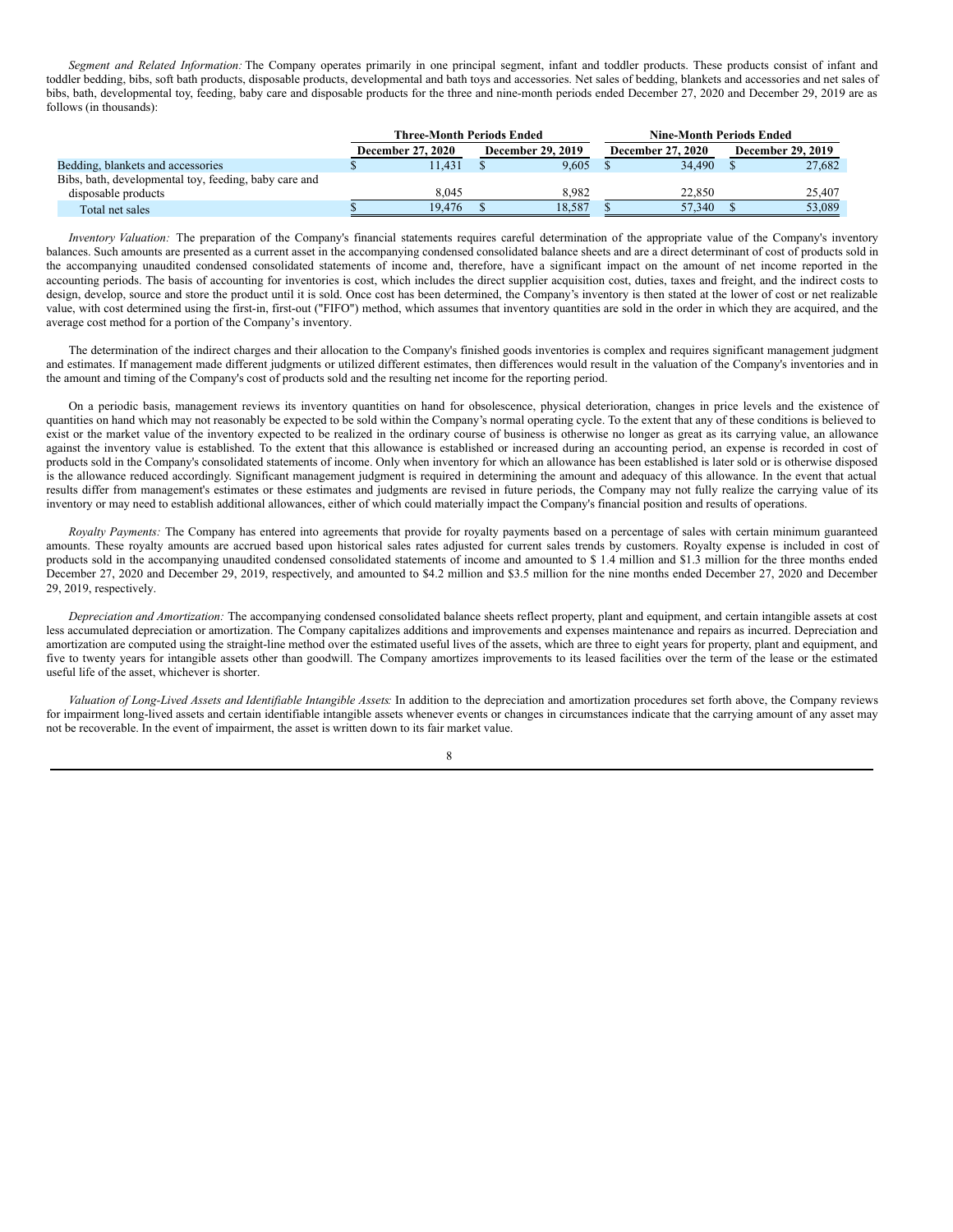*Patent Costs:* The Company incurs certain legal and related costs in connection with patent applications. The Company capitalizes such costs to be amortized over the expected life of the patent to the extent that an economic benefit is anticipated from the resulting patent or an alternative future use is available to the Company. The Company also capitalizes legal and other costs incurred in the protection or defense of the Company's patents when it is believed that the future economic benefit of the patent will be maintained or increased and a successful defense is probable. Capitalized patent defense costs are amortized over the remaining expected life of the related patent. The Company's assessment of future economic benefit of its patents involves considerable management judgment, and a different conclusion could result in a material impairment charge up to the carrying value of these assets.

*Provision for Income Taxes:* The Company's provision for income taxes includes all currently payable federal, state, local and foreign taxes and is based upon the Company's estimated annual effective tax rate (the "ETR"), which is based on the Company's forecasted annual pre-tax income, as adjusted for certain expenses within the consolidated statements of income that will never be deductible on the Company's tax returns and certain charges expected to be deducted on the Company's tax returns that will never be deducted on the consolidated statements of income, multiplied by the statutory tax rates for the various jurisdictions in which the Company operates and reduced by certain anticipated tax credits.

The Company files income tax returns in the many jurisdictions in which it operates, including the U.S., several U.S. states and the People's Republic of China. The statute of limitations varies by jurisdiction; tax years open to federal or state audit or other adjustment as of December 27, 2020 were the tax years ended March 29, 2020, March 31, 2019, April 1, 2018, April 2, 2017, April 3, 2016 and March 30, 2014.

Management evaluates items of income, deductions and credits reported on the Company's various federal and state income tax returns filed and recognizes the effect of positions taken on those income tax returns only if those positions are more likely than not to be sustained. The Company applies the provisions of accounting guidelines that require a minimum recognition threshold that a tax benefit must meet before being recognized in the financial statements. Recognized income tax positions are measured at the largest amount that has a greater than 50% likelihood of being realized. Changes in recognition or measurement are reflected in the period in which the change in judgment occurs.

After considering all relevant information regarding the calculation of the state portion of its income tax provision, the Company believes that the technical merits of the tax position that the Company has taken with respect to state apportionment percentages would more likely than not be sustained. However, the Company also realizes that the ultimate resolution of such tax position could result in a tax charge that is more than the amount realized based upon the application of the tax position taken. Therefore, the Company's measurement regarding the tax impact of the revised state apportionment percentages resulted in the Company recording discrete reserves for unrecognized tax liabilities of \$25,000 and \$29,000 during the three months ended December 27, 2020 and December 29, 2019, respectively, and \$58,000 and \$71,000 during the nine months ended December 27, 2020 and December 29, 2019, respectively, in the accompanying unaudited condensed consolidated statements of income.

The Company's policy is to accrue interest expense and penalties as appropriate on any estimated unrecognized tax liabilities as a charge to interest expense in the Company's consolidated statements of income. The Company accrued interest and penalties associated with its reserve for unrecognized tax liabilities during the three months ended December 27, 2020 and December 29, 2019 of \$15,000 and \$18,000, respectively, and during the nine months ended December 27, 2020 and December 29, 2019 of \$46,000 and \$62,000, respectively, in the accompanying unaudited condensed consolidated statements of income for interest expense and penalties on the unrecognized tax liabilities for which the relevant statute of limitations remained unexpired. No interest expense or penalties are accrued with respect to estimated unrecognized tax liabilities that are associated with state income tax overpayments that remain receivable.

In December 2016, the Company was notified by the Franchise Tax Board of the State of California (the "FTB") of its intention to examine the Company's claims for refund made in connection with amended California consolidated income tax returns that the Company had filed for the fiscal years ended March 30, 2014, March 31, 2013, April 1, 2012 and April 3, 2011. On July 31, 2019, the FTB notified the Company that it would take no further action with regard to the fiscal years ended March 31, 2013, April 1, 2012 and April 3, 2011. Accordingly, the Company reversed the reserves for unrecognized tax liabilities that it had previously recorded for these fiscal years, which resulted in the recognition of a discrete income tax benefit of \$232,000 during the nine-month period ended December 29, 2019 in the accompanying unaudited condensed consolidated statements of income. The Company also reversed the interest expense and penalties that it had accrued in respect of the unrecognized tax liabilities for these fiscal years, which resulted in the recognition of a credit to interest expense of \$78,000 during the nine-month period ended December 29, 2019.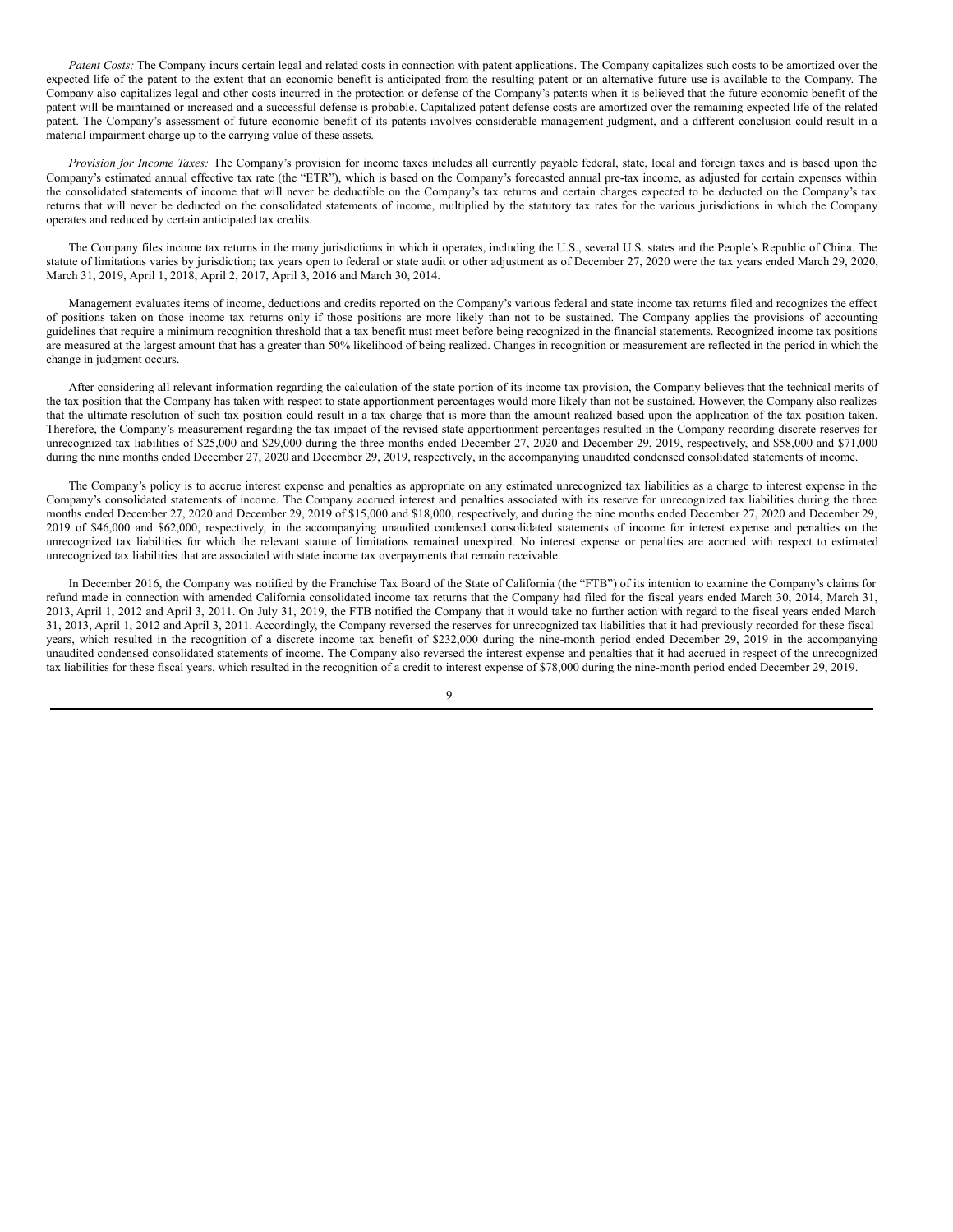In August 2020, the Company was notified by the FTB of its intention to examine the Company's consolidated income tax returns for the fiscal years ended March 31, 2019, April 1, 2018 and April 2, 2017.

As of January 27, 2021, the status of the Company's claim for refund made in connection with the amended California consolidated income tax return for the fiscal year ended March 30, 2014, and the status of the examinations of the California consolidated income tax returns for the fiscal years ended March 31, 2019, April 1, 2018 and April 2, 2017, were not resolved. The ultimate resolution of the claim for refund and the tax return examinations could include administrative or legal proceedings. Although management believes that the calculations and positions taken on the amended consolidated income tax return and all other filed income tax returns are reasonable and justifiable, the outcome of these proceedings or any other examination could result in an adjustment to the position that the Company took on such income tax returns. Such adjustment could also lead to adjustments to one or more other state income tax returns, or to income tax returns for subsequent fiscal years, or both. To the extent that the Company's reserve for unrecognized tax liabilities is not adequate to support the cumulative effect of such adjustments, the Company could experience a material adverse impact on its future results of operations. Conversely, to the extent that the calculations and positions taken by the Company on the filed income tax returns under examination are sustained, or to the extent that the tax returns become closed to examination or other adjustment, another reversal of all or a portion of the Company's reserve for unrecognized tax liabilities could result in a favorable impact on its future results of operations.

The Company recorded a discrete income tax benefit of \$74,000 during each of the three and nine-month periods ended December 27, 2020, and \$274,000 during each of the three and nine-month periods ended December 29, 2019, to reflect the aggregate effect of certain tax credits.

The Company recorded net discrete income tax benefits of \$16,000 and \$12,000 during the three and nine-month periods ended December 27, 2020, respectively, to reflect the net effects of the excess tax benefits and tax shortfalls arising from the vesting of non-vested stock and the exercise of stock options during the periods. During the three and nine-month periods ended December 29, 2019, the Company recorded a discrete income tax benefit of \$1,000 and a net discrete income tax charge of \$5,000, respectively, to reflect the effects of the excess tax benefits and tax shortfalls arising from the exercise of stock options and the vesting of non-vested stock during the periods.

*Earnings Per Share:* The Company calculates basic earnings per share by using a weighted average of the number of shares outstanding during the reporting periods. Diluted shares outstanding are calculated in accordance with the treasury stock method, which assumes that the proceeds from the exercise of all exercisable options would be used to repurchase shares at market value. The net number of shares issued after the exercise proceeds are exhausted represents the potentially dilutive effect of the exercisable options, which are added to basic shares to arrive at diluted shares.

Recently-Issued Accounting Standards: In June 2016, the FASB issued ASU No. 2016-13, Financial Instruments - Credit Losses (Topic 326): Measurement of *Credit Losses on Financial Instruments*, the objective of which is to provide financial statement users with more information about the expected credit losses on financial instruments and other commitments to extend credit held by an entity. Current GAAP requires an "incurred loss" methodology for recognizing credit losses that delays recognition until it is probable that a loss has been incurred. Because this methodology restricted the recognition of credit losses that are expected, but did not yet meet the "probable" threshold, ASU No. 2016-13 was issued to require the consideration of a broader range of reasonable and supportable information when determining estimates of credit losses.

ASU No. 2016-13 is to be applied using a modified retrospective approach, and the ASU could have been early-adopted in the fiscal year that began after December 15, 2018. When issued, ASU No. 2016-13 was required to be adopted no later than the fiscal year beginning after December 15, 2019, but on November 15, 2019, the FASB issued ASU No. 2019-10, Financial Instruments - Credit Losses (Topic 326), Derivatives and Hedging (Topic 815), and Leases (Topic 842): Effective Dates, which provided for the deferral of the effective date of ASU No. 2016-13 for a registrant that is a smaller reporting company to the first interim period of the fiscal year beginning after December 15, 2022. Accordingly, the Company intends to adopt ASU No. 2016-13 effective as of April 3, 2023. Although the Company has not determined the full impact of the adoption of ASU No. 2016-13, because the Company assigns the majority of its trade accounts receivable under factoring agreements with CIT, the Company does not believe that the adoption of the ASU will have a significant impact on the Company's financial position, results of operations and related disclosures.

The Company has determined that all other ASUs issued which had become effective as of January 27, 2021, or which will become effective at some future date, are not expected to have a material impact on the Company's consolidated financial statements.

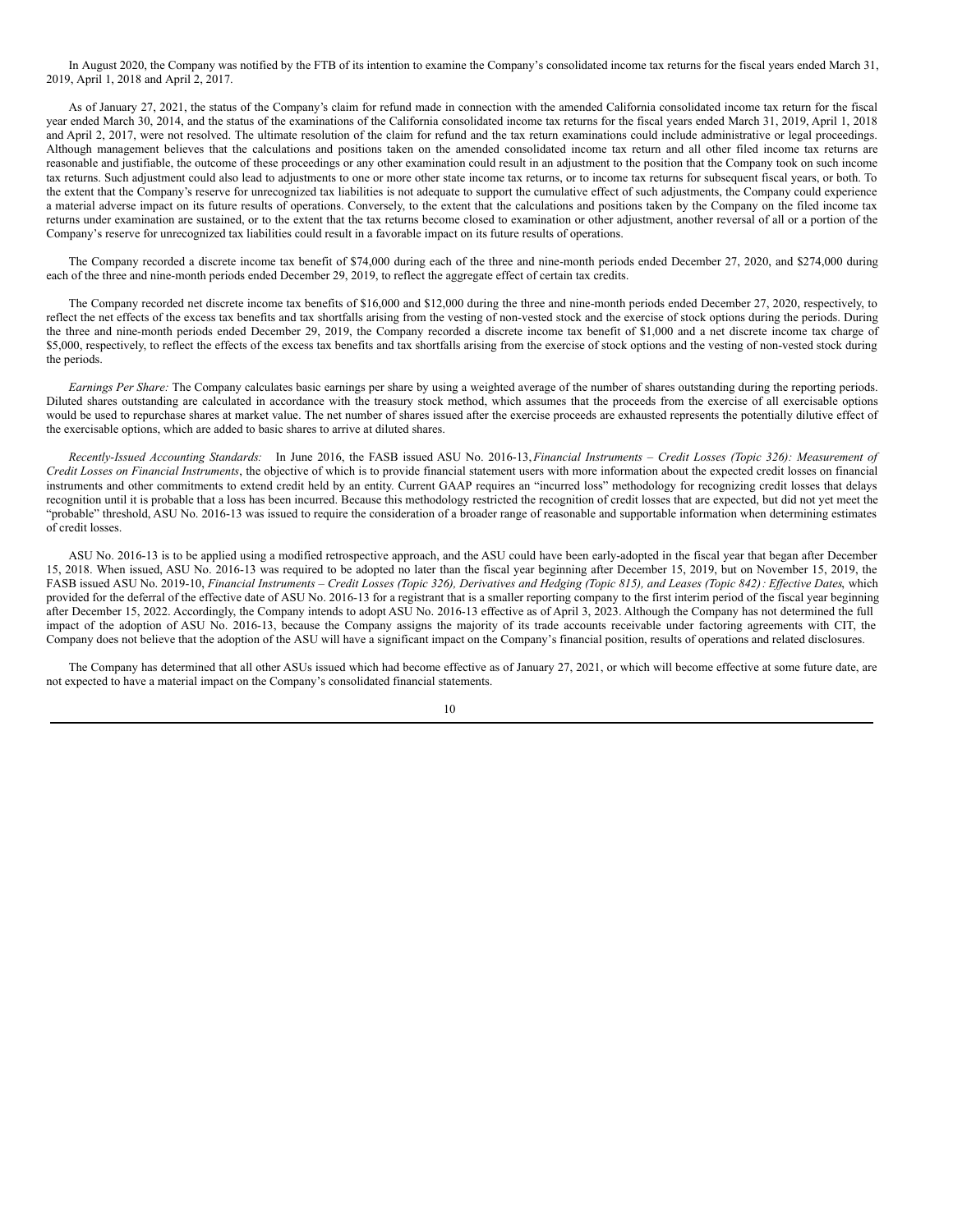#### **Note 2 – Financing Arrangements**

*Factoring Agreements* : To reduce its exposure to credit losses, the Company assigns the majority of its trade accounts receivable to CIT pursuant to factoring agreements, which have expiration dates that are coterminous with that of the financing agreement described below. Under the terms of the factoring agreements, CIT remits customer payments to the Company as such payments are received by CIT.

CIT bears credit losses with respect to assigned accounts receivable from approved shipments, while the Company bears the responsibility for adjustments from customers related to returns, allowances, claims and discounts. CIT may at any time terminate or limit its approval of shipments to a particular customer. If such a termination or limitation occurs, then the Company either assumes (and may seek to mitigate) the credit risk for shipments to the customer after the date of such termination or limitation or discontinues shipments to the customer. Factoring fees, which are included in marketing and administrative expenses in the accompanying unaudited condensed consolidated statements of income, amounted to \$79,000 and \$75,000 for the three-month periods ended December 27, 2020 and December 29, 2019, respectively, and amounted to \$209,000 and \$188,000 for the nine-month periods ended December 27, 2020 and December 29, 2019, respectively.

*Credit Facility:* The Company's credit facility at December 27, 2020 consisted of a revolving line of credit under a financing agreement with CIT of up to \$26.0 million, which includes a \$1.5 million sub-limit for letters of credit, bearing interest at the rate of prime minus 0.5% or LIBOR plus 1.75%. The financing agreement matures on July 11, 2022 and is secured by a first lien on all assets of the Company. At December 27, 2020, the Company had elected to pay interest on balances owed under the revolving line of credit, if any, under the LIBOR option, which was 1.9% as of December 27, 2020. The financing agreement also provides for the payment by CIT to the Company of interest at the rate of prime as of the beginning of the calendar month minus 2.0%, which was 1.25% as of December 27, 2020, on daily negative balances, if any, held at CIT.

As of December 27, 2020, there was no balance owed on the revolving line of credit, there was no letter of credit outstanding and \$26.0 million was available under the revolving line of credit based on the Company's eligible accounts receivable and inventory balances. As of March 29, 2020, there was a balance of \$2.6 million owed on the revolving line of credit, there was no letter of credit outstanding and \$20.1 million was available under the revolving line of credit based on the Company's eligible accounts receivable and inventory balances.

The financing agreement contains usual and customary covenants for agreements of that type, including limitations on other indebtedness, liens, transfers of assets, investments and acquisitions, merger or consolidation transactions, transactions with affiliates, and changes in or amendments to the organizational documents for the Company and its subsidiaries. The Company believes it was in compliance with these covenants as of December 27, 2020.

*Paycheck Protection Program Loan:* On April 19, 2020, the Company executed a Note (the "Note") in connection with a loan (the "Loan") made pursuant to the Paycheck Protection Program (the "PPP"), which is administered by the U.S. Small Business Administration (the "SBA") under the Coronavirus Aid, Relief and Economic Security Act (the "CARES Act") and the Paycheck Protection Program Flexibility Act of 2020 (the "Flexibility Act"). The Note was entered into with CIT Bank, N.A. (the "Lender") for the principal amount of \$1,963,800 and will accrue interest at 1.0% per year. The Note will mature on April 20, 2022, at which time all remaining outstanding principal and accrued interest amounts under the Note will become due and payable.

As authorized by the provisions of the CARES Act, the Company may apply to the Lender for forgiveness of all or a portion of the Loan in an amount equal to the sum of certain allowable costs incurred by the Company during the 8-week period beginning on April 20, 2020. The Flexibility Act extended this to a period of up to 24 weeks beginning on April 20, 2020. Such forgiveness will be determined, subject to limitations, based on the use of the proceeds of the Loan for payroll costs, mortgage interest, rent or utility costs.

The terms of the Note provided that beginning on November 1, 2020, the Company would be required to pay monthly installments of principal and interest in the amount necessary to fully amortize the Loan through the maturity date. However, the Flexibility Act provides that principal and interest payments will not be required to begin until subsequent to the date that the forgiveness amount is remitted to the Lender by the SBA, or the SBA otherwise notifies the Lender that the Loan is not eligible for forgiveness. The Note may be prepaid at any time prior to maturity without penalty.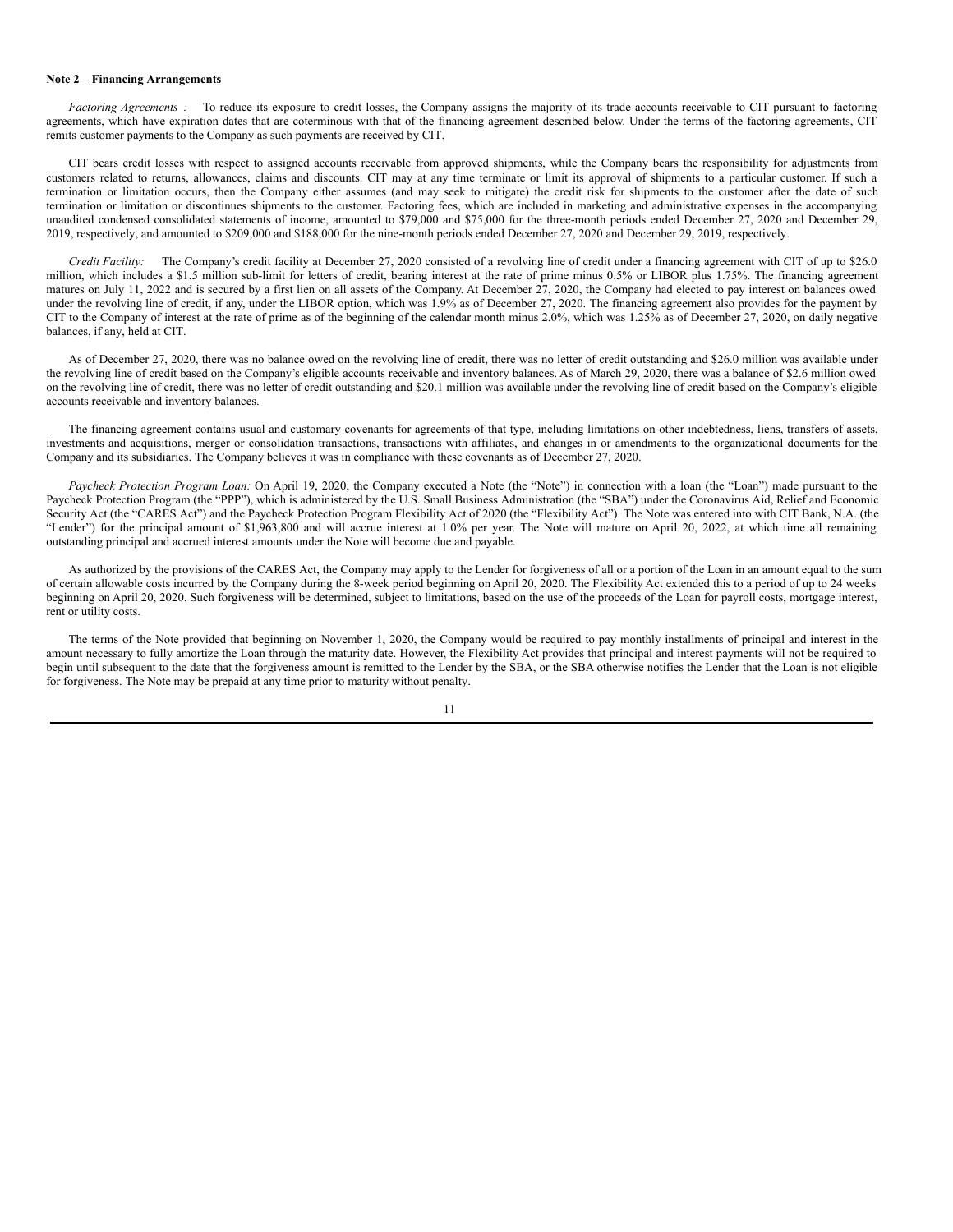On October 15, 2020, the Company submitted an application to the Lender for forgiveness of the full amount of the Loan. The Company has made a preliminary projection that the amount, if any, of the Loan that is determined to be forgiven will be remitted to the Lender by the SBA in January 2021. The Company has not presumed that any amount of such forgiveness of the Loan will be obtained, either in whole or in part, and has therefore made the assumption that monthly installments will commence in February 2021 of principal and interest in the amount necessary to amortize the full amount of the Loan through the maturity date. The Company has accordingly classified principal payments in the aggregate amount of \$1.4 million as a current liability in the accompanying unaudited condensed consolidated balance sheet as of December 27, 2020. The remaining balance of the Loan outstanding as of December 27, 2020 of \$524,000 has been presented as long-term debt in the accompanying unaudited condensed consolidated balance sheet, such amount being due and payable in monthly installments from January 2022 through April 2022.

The Note contains customary events of default relating to, among other things, payment defaults, breach of representations and warranties, or provisions of the Note. The occurrence of an event of default may result in the repayment of all amounts outstanding, collection of all amounts owing from the Company, and/or filing suit and obtaining judgment against the Company. Additionally, the Note is subject to the terms and conditions applicable to loans administered by the SBA under the CARES Act and the Flexibility Act.

#### **Note 3 – Goodwill**

Goodwill represents the excess of the purchase price over the fair value of net identifiable assets acquired in business combinations. For the purpose of presenting and measuring for the impairment of goodwill, the Company has two reporting units: one that produces and markets infant and toddler bedding, blankets and accessories and another that produces and markets infant and toddler bibs, developmental toys, bath care and disposable products. The goodwill of the reporting units of the Company as of December 27, 2020 and March 29, 2020 amounted to \$30.0 million, which is reflected in the accompanying condensed consolidated balance sheets net of accumulated impairment charges of \$22.9 million, for a net reported balance of \$7.1 million.

The Company measures for impairment the goodwill within its reporting units annually as of the first day of the Company's fiscal year. An additional interim measurement for impairment is performed during the year whenever an event or change in circumstances occurs that suggests that the fair value of either of the reporting units of the Company has more likely than not (defined as having a likelihood of greater than 50%) fallen below its carrying value. The annual or interim measurement for impairment is performed by first assessing qualitative factors to determine whether it is more likely than not that the fair value of a reporting unit is less than its carrying amount. If such qualitative factors so indicate, then the measurement for impairment is continued by calculating an estimate of the fair value of each reporting unit and comparing the estimated fair value to the carrying value of the reporting unit. If the carrying value exceeds the estimated fair value of the reporting unit, then an impairment charge is calculated as the difference between the carrying value of the reporting unit and its estimated fair value, not to exceed the goodwill of the reporting unit.

On March 30, 2020, the Company performed the annual measurement for impairment of the goodwill of its reporting units and concluded that the estimated fair value of each of the Company's reporting units exceeded their carrying values, and thus the goodwill of the Company's reporting units was not impaired as of that date.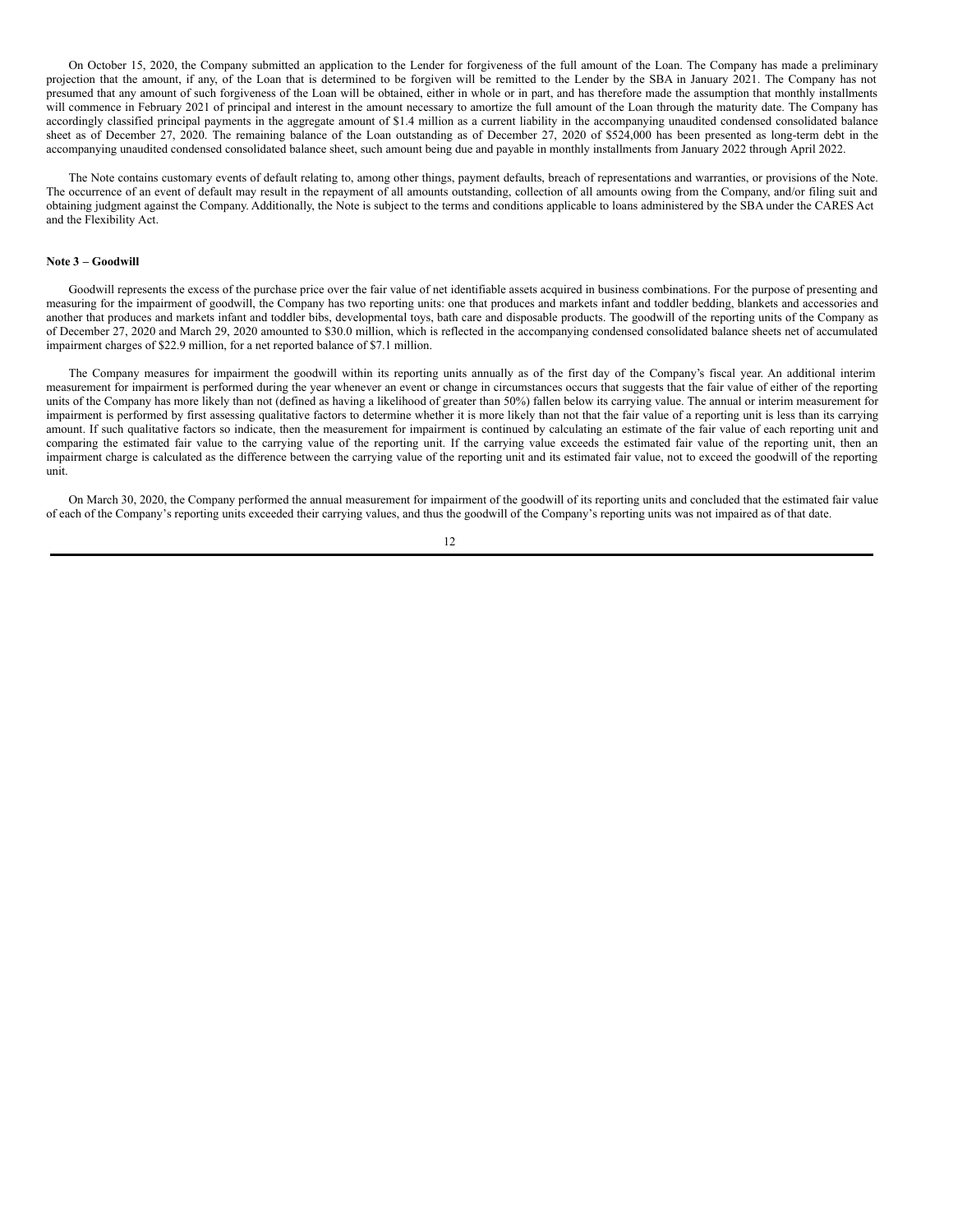#### **Note 4 – Other Intangible Assets**

Other intangible assets as of December 27, 2020 and March 29, 2020 consisted primarily of the fair value of identifiable assets acquired in business combinations other than tangible assets and goodwill. The gross amount and accumulated amortization of the Company's other intangible assets as of December 27, 2020 and March 29, 2020, the amortization expense for the three and nine-month periods ended December 27, 2020 and December 29, 2019 and the classification of such amortization expense within the accompanying unaudited condensed consolidated statements of income are as follows (in thousands):

|                                                                                               |                     |                           |               |                                 |                           |       |                                  |       |              |      |                                 | <b>Amortization Expense</b> |              |      |               |      |
|-----------------------------------------------------------------------------------------------|---------------------|---------------------------|---------------|---------------------------------|---------------------------|-------|----------------------------------|-------|--------------|------|---------------------------------|-----------------------------|--------------|------|---------------|------|
|                                                                                               | <b>Gross Amount</b> |                           |               | <b>Accumulated Amortization</b> |                           |       | <b>Three-Month Periods Ended</b> |       |              |      | <b>Nine-Month Periods Ended</b> |                             |              |      |               |      |
|                                                                                               |                     | March 29.<br>December 27. |               |                                 | December 27,<br>March 29. |       | December 27,                     |       | December 29. |      | December 27.                    |                             | December 29. |      |               |      |
|                                                                                               |                     | 2020                      |               | 2020                            |                           | 2020  |                                  | 2020  |              | 2020 |                                 | 2019                        |              | 2020 |               | 2019 |
| Tradename and trademarks                                                                      |                     | 3,667                     | $\mathcal{L}$ | 3,667                           |                           | 1.930 |                                  | 1.747 |              | 61   |                                 | 62                          |              | 183  | э             | 184  |
| Developed technology                                                                          |                     | ,100                      |               | 1.100                           |                           | 376   |                                  | 293   |              | 28   |                                 | 28                          |              | 83   |               | 83   |
| Non-compete covenants                                                                         |                     | 458                       |               | 458                             |                           | 337   |                                  | 278   |              | 19   |                                 | 19                          |              | 59   |               | 58   |
| Patents                                                                                       |                     | 601. ا                    |               | 1,601                           |                           | 937   |                                  | 889   |              | 13   |                                 | 27                          |              | 48   |               | 81   |
| Customer relationships                                                                        |                     | 7,374                     |               | 7.374                           |                           | 5.639 |                                  | 5,416 |              | 72   |                                 | 78                          |              | 223  |               | 235  |
| Total other intangible assets                                                                 |                     | 14,200                    |               | 14,200                          |                           | 9,219 |                                  | 8,623 |              | 193  |                                 | 214                         |              | 596  |               | 641  |
|                                                                                               |                     |                           |               |                                 |                           |       |                                  |       |              |      |                                 |                             |              |      |               |      |
| Classification within the accompanying unaudited condensed consolidated statements of income: |                     |                           |               |                                 |                           |       |                                  |       |              |      |                                 |                             |              |      |               |      |
| Cost of products sold                                                                         |                     |                           |               |                                 |                           |       |                                  |       |              |      | ×                               |                             |              |      | <sup>\$</sup> |      |
| Marketing and administrative expenses                                                         |                     |                           |               |                                 |                           |       |                                  |       |              | 191  |                                 | 212                         |              | 591  |               | 636  |
| Total amortization expense                                                                    |                     |                           |               |                                 |                           |       |                                  |       |              | 193  |                                 | 214                         |              | 596  |               | 641  |

### **Note 5 – Inventories**

Major classes of inventory were as follows (in thousands):

|                       | <b>December 27, 2020</b> | <b>March 29, 2020</b> |  |  |
|-----------------------|--------------------------|-----------------------|--|--|
| Raw Materials         | 443                      | 597                   |  |  |
| Work in Process       |                          | 23                    |  |  |
| <b>Finished Goods</b> | 22.368                   | 17.112                |  |  |
| Total inventory       | 22,842                   | 17.732                |  |  |

#### **Note 6 – Leases**

The Company is a party to various operating leases for offices, warehousing facilities and certain office equipment. The leases expire at various dates, have varying options to renew and cancel, and may contain escalation provisions. The Company recognizes as expense non-variable lease payments ratably over the lease term. The key estimates for the Company's leases include the discount rate used to discount the unpaid lease payment to present value and the lease term. The Company's leases generally do not include a readily determinable implicit rate; therefore, management determined the incremental borrowing rate to discount the lease payment based on the information available at lease commencement. For purposes of such estimates, a lease term includes the noncancellable period under the applicable lease.

The Company made cash payments related to its recognized operating leases of \$493,000 and \$1.3 million during the three and nine-months ended December 27, 2020, respectively, and \$362,000 and \$1.1 million during the three and nine-months ended December 29, 2019, respectively. Such payments reduced the operating lease liabilities and were included in the cash flows provided by operating activities in the accompanying unaudited condensed consolidated statements of cash flows. As of December 27, 2020, the Company's operating leases have a weighted-average remaining lease term of 2.9 years and the weighted-average discount rate is 3.67%.

During the three and nine-month periods ended December 27, 2020 and December 29, 2019, the Company classified its operating lease costs within the accompanying unaudited condensed consolidated statements of income as follows (in thousands):

|                                       | <b>Three-Month Periods Ended</b> |  |                          |  | <b>Nine-Month Periods Ended</b> |  |                          |  |  |
|---------------------------------------|----------------------------------|--|--------------------------|--|---------------------------------|--|--------------------------|--|--|
|                                       | <b>December 27, 2020</b>         |  | <b>December 29, 2019</b> |  | <b>December 27, 2020</b>        |  | <b>December 29, 2019</b> |  |  |
| Cost of products sold                 | 422                              |  | 382                      |  | .269                            |  | 957                      |  |  |
| Marketing and administrative expenses | 50                               |  |                          |  | 152                             |  | 153                      |  |  |
| Total operating lease costs           | 472                              |  | 435                      |  | 1.421                           |  | 1.110.                   |  |  |
|                                       |                                  |  |                          |  |                                 |  |                          |  |  |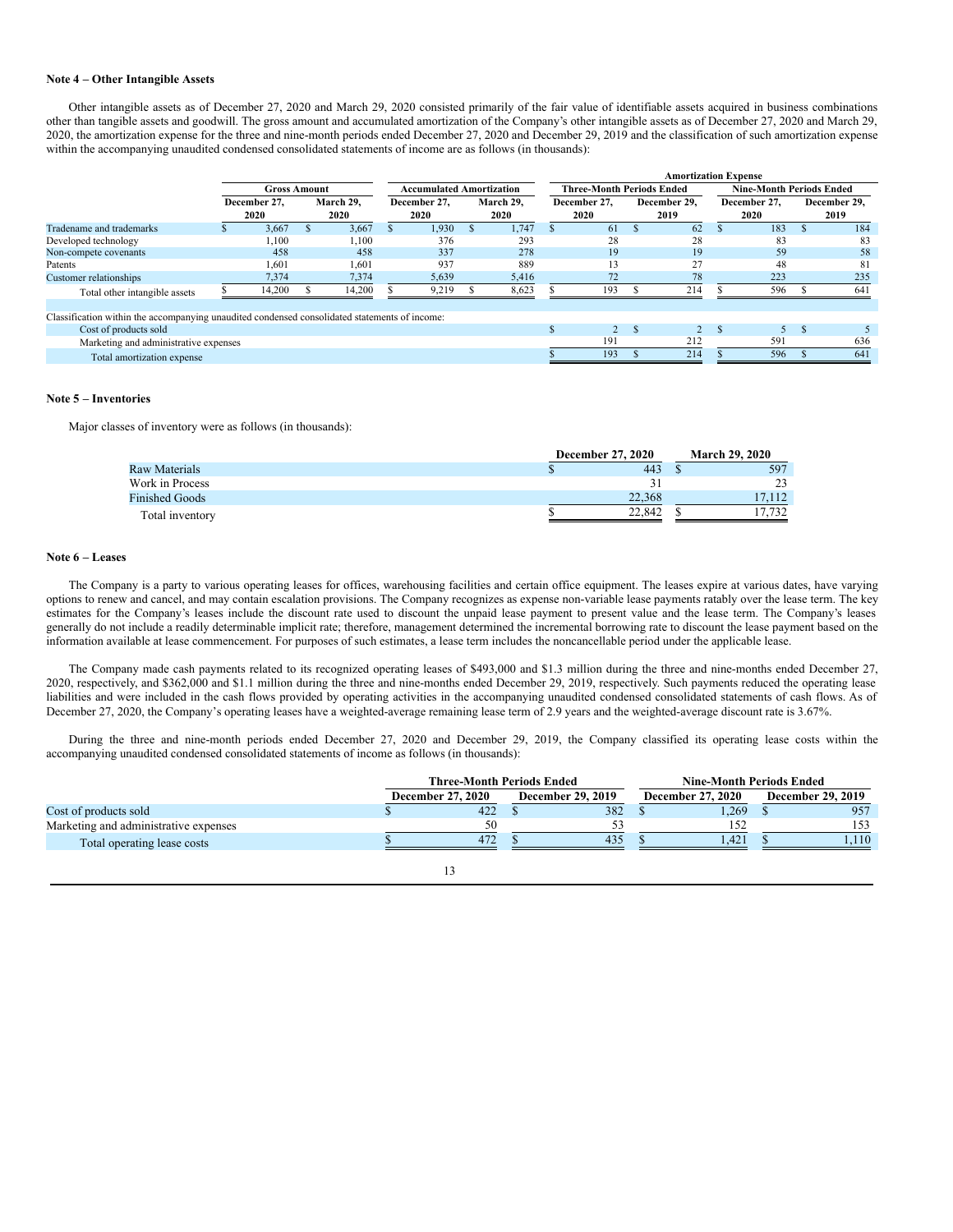The maturities of the Company's operating lease liabilities as of December 27, 2020 and March 29, 2020 are as follows (in thousands):

| <b>Fiscal Year</b>                          | December 27, 2020 | <b>March 29, 2020</b> |
|---------------------------------------------|-------------------|-----------------------|
| 2021                                        | 495               | 1,777                 |
| 2022                                        | 1,934             | 1,726                 |
| 2023                                        | 1,896             | 1,685                 |
| 2024                                        | 491               | 280                   |
| 2025                                        | 187               |                       |
| 2026                                        | 158               |                       |
| Total undiscounted operating lease payments | 5,161             | 5,468                 |
| Imputed interest                            | (266)             | (318)                 |
| Total operating lease liabilities           | 4.895             | 5,150                 |

### **Note 7 – Stock-based Compensation**

The Company has two incentive stock plans, the 2006 Omnibus Incentive Plan (the "2006 Plan") and the 2014 Omnibus Equity Compensation Plan (the "2014 Plan"). As a result of the approval of the 2014 Plan by the Company's stockholders at the Company's 2014 annual meeting, grants may no longer be issued under the 2006 Plan.

The Company believes that awards of long-term, equity-based incentive compensation will attract and retain directors, officers and employees of the Company and will encourage these individuals to contribute to the successful performance of the Company, which will lead to the achievement of the Company's overall goal of increasing stockholder value. Awards granted under the 2014 Plan may be in the form of incentive stock options, non-qualified stock options, shares of restricted or unrestricted stock, stock units, stock appreciation rights, or other stock-based awards. Awards may be granted subject to the achievement of performance goals or other conditions, and certain awards may be payable in stock or cash, or a combination of the two. The 2014 Plan is administered by the Compensation Committee (the "Compensation Committee") of the Company's Board of Directors (the "Board"), which selects eligible employees, non-employee directors and other individuals to participate in the 2014 Plan and determines the type, amount, duration (such duration not to exceed a term of ten (10) years for grants of options) and other terms of individual awards. At December 27, 2020, 268,000 shares of the Company's common stock were available for future issuance under the 2014 Plan, which may be issued from authorized and unissued shares of the Company's common stock or treasury shares.

Stock-based compensation is calculated according to FASB ASC Topic 718, *Compensation – Stock Compensation*, which requires stock-based compensation to be accounted for using a fair-value-based measurement. The Company recorded stock-based compensation expense of \$103,000 and \$79,000 for the three months ended December 27, 2020 and December 29, 2019, respectively, and recorded \$289,000 and \$219,000 for the nine months ended December 27, 2020 and December 29, 2019, respectively. The Company records the compensation expense associated with stock-based awards granted to individuals in the same expense classifications as the cash compensation paid to those same individuals. No stock-based compensation costs were capitalized as part of the cost of an asset as of December 27, 2020.

*Stock Options:* The following table represents stock option activity for the nine-month periods ended December 27, 2020 and December 29, 2019:

|                                    | <b>Nine-Month Periods Ended</b>                  |                                            |                                                  |                          |                                            |          |  |  |
|------------------------------------|--------------------------------------------------|--------------------------------------------|--------------------------------------------------|--------------------------|--------------------------------------------|----------|--|--|
|                                    |                                                  | December 27, 2020                          |                                                  | <b>December 29, 2019</b> |                                            |          |  |  |
|                                    | Weighted-<br>Average<br><b>Exercise</b><br>Price | Number of<br><b>Options</b><br>Outstanding | Weighted-<br>Average<br><b>Exercise</b><br>Price |                          | Number of<br><b>Options</b><br>Outstanding |          |  |  |
| Outstanding at Beginning of Period |                                                  | 6.86                                       | 517,500                                          | - \$                     | 7.45                                       | 457,500  |  |  |
| Granted                            |                                                  | 4.92                                       | 110,000                                          |                          | 4.76                                       | 125,000  |  |  |
| Exercised                          |                                                  | 5.49                                       | (95,000)                                         |                          | 6.20                                       | (10,000) |  |  |
| Forfeited                          |                                                  |                                            |                                                  |                          | 7.07                                       | (55,000) |  |  |
| Outstanding at End of Period       |                                                  | 6.71                                       | 532,500                                          |                          | 6.86                                       | 517,500  |  |  |
| Exercisable at End of Period       |                                                  | 7.59                                       | 360,000                                          |                          | 7.74                                       | 347,500  |  |  |
|                                    |                                                  | 14                                         |                                                  |                          |                                            |          |  |  |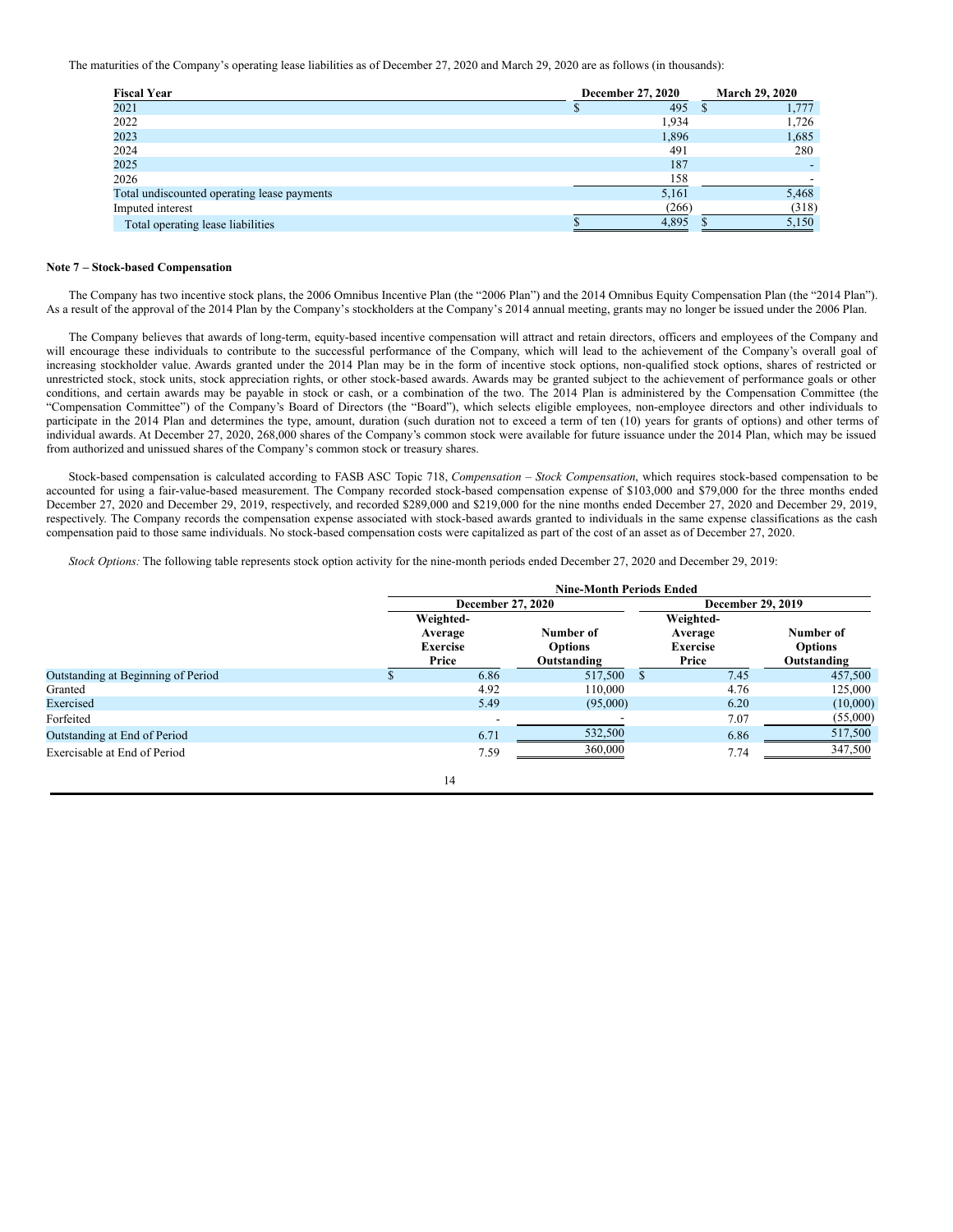As of December 27, 2020, the intrinsic value of the outstanding and exercisable stock options was \$562,000 and \$165,000, respectively. The Company did not receive any cash from the exercise of stock options during the three and nine months ended December 27, 2020 and December 29, 2019. Upon the exercise of stock options, participants may choose to surrender to the Company those shares from the option exercise necessary to satisfy the exercise amount and their income tax withholding obligations that arise from the option exercise. The effect on the cash flow of the Company from these "cashless" option exercises is that the Company remits cash on behalf of the participant to satisfy his or her income tax withholding obligations. The Company used cash to remit the required income tax withholding amounts from "cashless" option exercises of \$43,000 during each of the three and nine-month periods ended December 27, 2020 and \$3,000 during each of the three and nine-month periods ended December 29, 2019.

To determine the estimated fair value of stock options granted, the Company uses the Black-Scholes-Merton valuation formula, which is a closed-form model that uses an equation to estimate fair value. The following table sets forth the assumptions used to determine the fair value of the non-qualified stock options that were awarded to certain employees during the nine-month periods ended December 27, 2020 and December 29, 2019, which options vest over a two-year period, assuming continued service.

|                                                      |                          | <b>Nine-Month Periods Ended</b> |                          |  |  |
|------------------------------------------------------|--------------------------|---------------------------------|--------------------------|--|--|
|                                                      | <b>December 27, 2020</b> |                                 | <b>December 29, 2019</b> |  |  |
| Number of options issued                             |                          | 110,000                         | 125,000                  |  |  |
| Grant date                                           | June 10, 2020            |                                 | June 13, 2019            |  |  |
| Dividend yield                                       |                          | $6.50\%$                        | $6.72\%$                 |  |  |
| Expected volatility                                  |                          | 30.00%                          | 25.00%                   |  |  |
| Risk free interest rate                              |                          | 0.275%                          | 1.810%                   |  |  |
| Contractual term (years)                             |                          | 10.00                           | 10.00                    |  |  |
| Expected term (years)                                |                          | 4.00                            | 4.00                     |  |  |
| Forfeiture rate                                      |                          | 5.00%                           | 5.00%                    |  |  |
| Exercise price (grant-date closing price) per option |                          | 4.92                            | 4.76                     |  |  |
| Fair value per option                                |                          | 0.56                            | 0.39                     |  |  |

During the three and nine-month periods ended December 27, 2020 and December 29, 2019, the Company classified its compensation expense associated with stock options within the accompanying unaudited condensed consolidated statements of income as follows (in thousands):

|                                       |                                    |                 |                                                  |   | Three-Month Period Ended December 27, 2020 |    |   |                                    |    | Three-Month Period Ended December 29, 2019               |    |                         |
|---------------------------------------|------------------------------------|-----------------|--------------------------------------------------|---|--------------------------------------------|----|---|------------------------------------|----|----------------------------------------------------------|----|-------------------------|
| <b>Options Granted in Fiscal Year</b> | Cost of<br><b>Products</b><br>Sold |                 | Marketing &<br>Administrative<br><b>Expenses</b> |   | Total<br><b>Expense</b>                    |    |   | Cost of<br><b>Products</b><br>Sold |    | Marketing &<br>Administrative<br><b>Expenses</b>         |    | Total<br><b>Expense</b> |
| 2019                                  |                                    |                 | S                                                |   |                                            |    | S | 2                                  | S  | 4                                                        | S  | 6                       |
| 2020                                  |                                    |                 |                                                  |   |                                            | 6. |   |                                    |    |                                                          |    |                         |
| 2021                                  |                                    |                 |                                                  |   |                                            |    |   |                                    |    |                                                          |    |                         |
|                                       |                                    |                 |                                                  |   |                                            |    |   |                                    |    |                                                          |    |                         |
| Total stock option compensation       |                                    | 6               | $\mathbb{S}$                                     | 6 | -S                                         | 12 |   | $\overline{4}$                     | -S |                                                          | -S | 11                      |
|                                       |                                    |                 | Nine-Month Period Ended December 27, 2020        |   |                                            |    |   |                                    |    |                                                          |    |                         |
|                                       |                                    | Cost of         | Marketing &                                      |   |                                            |    |   | Cost of                            |    | Nine-Month Period Ended December 29, 2019<br>Marketing & |    |                         |
|                                       |                                    | <b>Products</b> | <b>Administrative</b>                            |   | Total                                      |    |   | <b>Products</b>                    |    | Administrative                                           |    | Total                   |
| <b>Options Granted in Fiscal Year</b> |                                    | Sold            | <b>Expenses</b>                                  |   | <b>Expense</b>                             |    |   | Sold                               |    | <b>Expenses</b>                                          |    | <b>Expense</b>          |
| 2018                                  |                                    |                 |                                                  |   |                                            |    |   |                                    |    |                                                          |    |                         |
| 2019                                  |                                    |                 |                                                  |   |                                            |    |   |                                    |    |                                                          |    | 13                      |
| 2020                                  |                                    |                 |                                                  |   |                                            | 19 |   |                                    |    |                                                          |    | 12                      |
| 2021                                  |                                    |                 |                                                  | 8 |                                            | 15 |   | $\blacksquare$                     |    | $\blacksquare$                                           |    |                         |
|                                       |                                    |                 |                                                  |   |                                            |    |   |                                    |    |                                                          |    |                         |

As of December 27, 2020, total unrecognized stock option compensation expense amounted to \$58,000, which will be recognized as the underlying stock options vest over a weighted-average period of 9.3 months. The amount of future stock option compensation expense could be affected by any future stock option grants and by the separation from the Company of any individual who has received stock options that are unvested as of such individual's separation date.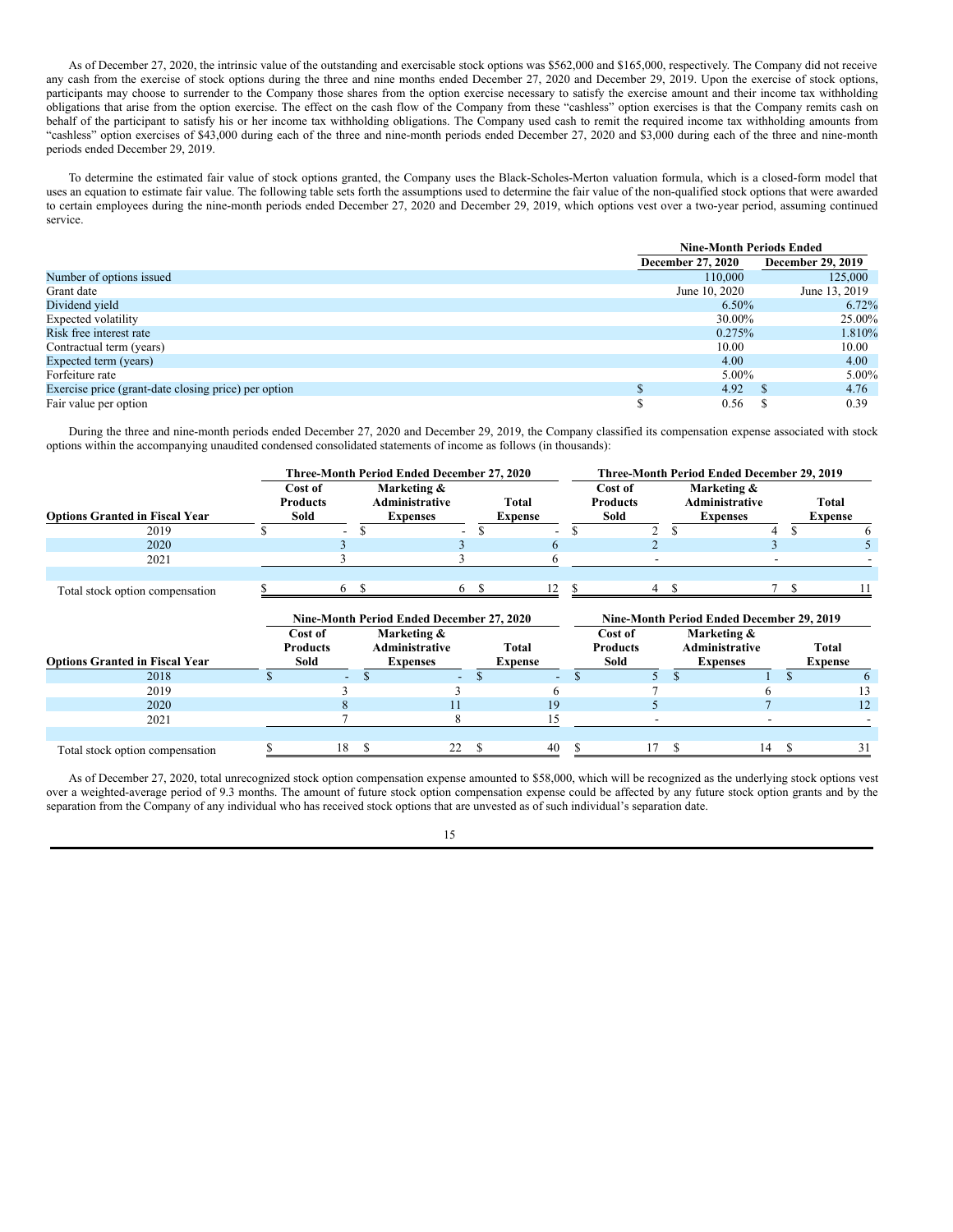*Non-vested Stock Granted to Non-employee Directors:* The Board granted the following shares of non-vested stock to the Company's non-employee directors:

| <b>Number of Shares</b> | <b>Fair Value per Share</b> | <b>Grant Date</b>     |
|-------------------------|-----------------------------|-----------------------|
| 41.452                  | 5.79                        | August 12, 2020       |
| 46.512                  | 5.16                        | August 14, 2019       |
| 28,000                  | 5.43                        | <b>August 8, 2018</b> |
| 28,000                  | 5.50                        | August 9, 2017        |

These shares vest over a two-year period, assuming continued service. The fair value of the non-vested stock granted to the Company's non-employee directors was based on the closing price of the Company's common stock on the date of each grant. In August 2020 and August 2019, 37,256 and 28,000 shares that had been granted to the Company's non-employee directors vested, having an aggregate value of \$179,000 and \$135,000, respectively.

*Non-vested Stock Granted to Employees:* On January 18, 2019, upon the appointment of Donna Sheridan to serve as the President and Chief Executive Officer of NoJo Baby & Kids, Inc. ("NoJo"), a wholly-owned subsidiary of the Company, the Board granted 25,000 shares of non-vested stock to Ms. Sheridan. These shares will vest on January 18, 2021, assuming continued service. The fair value of these shares of non-vested stock is \$5.86 per share, which is based upon the closing price of the Company's common stock on the date of the grant.

On June 10, 2020, the Board granted 20,000 shares of non-vested stock to certain executive officers. These shares will vest on June 10, 2022, assuming continued service. The fair value of these shares of non-vested stock is \$4.92 per share, which is based upon the closing price of the Company's common stock on the date of the grants.

*Performance Bonus Plan:* On June 9, 2020, the Compensation Committee terminated the Company's 2012 Performance Bonus Plan (the "2012 Plan"). Under the 2012 Plan, certain executive officers were eligible to receive awards of shares of the Company's common stock if the aggregate average market value of the Company's common stock during the relevant fiscal year, plus the amount of regular cash dividends paid in respect of the Company's common stock during such period, increased. No shares were granted and no compensation expense was recorded during either of the three or nine-month periods ended December 27, 2020 or December 29, 2019 in connection with the 2012 Plan. During the nine-month period ended December 29, 2019, 21,125 shares that had been granted during fiscal year 2018 vested, with such shares having an aggregate value of \$109,000. Individuals holding shares that vested surrendered to the Company the number of shares necessary to satisfy the income tax withholding obligations that arose from the vesting of the shares, and the Company remitted \$17,000 to the appropriate taxing authorities on behalf of such individuals.

For the three and nine-month periods ended December 27, 2020 and December 29, 2019, the Company recorded compensation expense associated with stock grants, which is included in marketing and administrative expenses in the accompanying unaudited condensed consolidated statements of income, as follows (in thousands):

|                                     |                  | Three-Month Period Ended December 27, 2020 |                                           |      |                                |    |                          | Three-Month Period Ended December 29, 2019 |                                           |               |                         |  |  |  |  |
|-------------------------------------|------------------|--------------------------------------------|-------------------------------------------|------|--------------------------------|----|--------------------------|--------------------------------------------|-------------------------------------------|---------------|-------------------------|--|--|--|--|
| <b>Stock Granted in Fiscal Year</b> | <b>Employees</b> |                                            | Non-employee<br><b>Directors</b>          |      | <b>Total</b><br><b>Expense</b> |    | <b>Employees</b>         |                                            | Non-employee<br><b>Directors</b>          |               | Total<br><b>Expense</b> |  |  |  |  |
| 2019                                |                  | \$<br>18                                   | $\overline{\phantom{a}}$                  | \$.  | 18                             | \$ | 19                       |                                            | 19                                        | $\mathcal{S}$ | 38                      |  |  |  |  |
| 2020                                |                  |                                            | 30                                        |      | 30                             |    |                          |                                            | 30                                        |               | 30                      |  |  |  |  |
| 2021                                |                  | 13                                         | 30                                        |      | 43                             |    | ۰                        |                                            | $\overline{\phantom{a}}$                  |               |                         |  |  |  |  |
| Total stock grant compensation      |                  | 31S                                        | 60                                        | - \$ | 91                             |    | 19                       | - \$                                       | 49                                        | - \$          | 68                      |  |  |  |  |
|                                     |                  |                                            | Nine-Month Period Ended December 27, 2020 |      |                                |    |                          |                                            | Nine-Month Period Ended December 29, 2019 |               |                         |  |  |  |  |
| <b>Stock Granted in Fiscal Year</b> |                  | <b>Employees</b>                           | Non-employee<br><b>Directors</b>          |      | Total<br><b>Expense</b>        |    | <b>Employees</b>         |                                            | Non-employee<br><b>Directors</b>          |               | Total<br><b>Expense</b> |  |  |  |  |
| 2018                                |                  |                                            |                                           |      |                                |    | ۰.                       |                                            | 26                                        | $\mathbf{s}$  | 26                      |  |  |  |  |
| 2019                                |                  | 55                                         | 25                                        |      | 80                             |    | 55                       |                                            | 57                                        |               | 112                     |  |  |  |  |
| 2020                                |                  |                                            | 90                                        |      | 90                             |    |                          |                                            | 50                                        |               | 50                      |  |  |  |  |
| 2021                                |                  | 29                                         | 50                                        |      | 79                             |    | $\overline{\phantom{a}}$ |                                            | $\overline{\phantom{a}}$                  |               |                         |  |  |  |  |
| Total stock grant compensation      |                  | 84                                         | 165<br>- S                                | -S   | 249                            |    | 55                       | -S                                         | 133                                       | -S            | 188                     |  |  |  |  |
|                                     |                  |                                            | 16                                        |      |                                |    |                          |                                            |                                           |               |                         |  |  |  |  |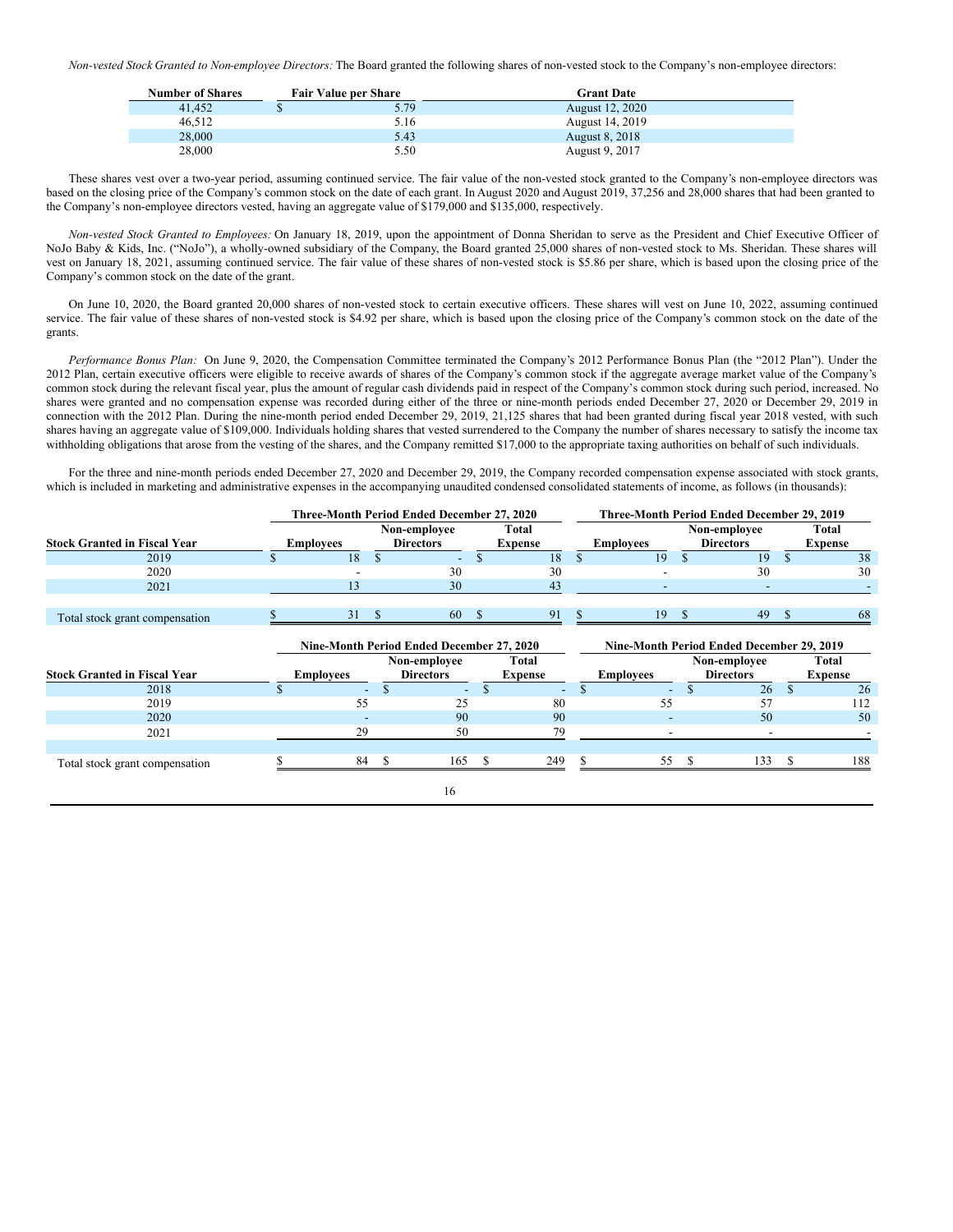As of December 27, 2020, total unrecognized compensation expense related to the Company's non-vested stock grants amounted to \$336,000, which will be recognized over the respective vesting terms associated with each block of non-vested stock indicated above, such grants having an aggregate weighted-average vesting term of 9.2 months. The amount of future compensation expense related to the Company's non-vested stock grants could be affected by any future non-vested stock grants and by the separation from the Company of any individual who has non-vested stock grants as of such individual's separation date.

### **Note 8 – Related Party Transaction**

On December 16, 2020, the Company purchased 250,000 shares of its common stock from E. Randall Chestnut, the Company's Chief Executive Officer. The shares were purchased at a purchase price of \$7.5435 per share, which represents the trailing 10-trading day volume weighted average closing price of the Company's common stock ending, and including December 16, 2020.

#### **Note 9 – Subsequent Events**

On January 10, 2021, the Company's California consolidated income tax return for the fiscal year ended April 3, 2016 became closed to examination or other adjustment. Accordingly, the Company intends to reverse the reserve for the unrecognized tax liability for that fiscal year, which will result in the recognition of a discrete income tax benefit of \$233,000 during the three-month period ending March 28, 2021. The Company also intends to reverse the accumulated interest expense and penalties that it has accrued in respect of the unrecognized tax liability for the fiscal year ended April 3, 2016, which will result in the recognition of a credit to interest expense of \$107,000 during the three-month period ending March 28, 2021.

The Company has evaluated all other events which have occurred between December 27, 2020 and the date that the accompanying consolidated financial statements were issued, and has determined that there are no other material subsequent events that require disclosure.

### ITEM 2. MANAGEMENT'S DISCUSSION AND ANALYSIS OF FINANCIAL CONDITION AND RESULTS OF OPERATIONS

#### FORWARD-LOOKING INFORMATION

This report contains forward-looking statements within the meaning of the Securities Act of 1933, the Securities Exchange Act of 1934 (the "Exchange Act") and the Private Securities Litigation Reform Act of 1995. Such statements are based upon management's current expectations, projections, estimates and assumptions. Words such as "expects," "believes," "anticipates," "intends," "may," "will," "could," "would" and variations of such words and similar expressions may identify such forward-looking statements. Forward-looking statements involve known and unknown risks and uncertainties that may cause future results to differ materially from those suggested by the forward-looking statements. These risks include, among others, the impact of the COVID-19 pandemic on the Company's business operations, general economic conditions, including changes in interest rates, in the overall level of consumer spending and in the price of oil, cotton and other raw materials used in the Company's products, changing competition, changes in the retail environment, the Company's ability to successfully integrate newly acquired businesses, the level and pricing of future orders from the Company's customers, the Company's dependence upon third-party suppliers, including some located in foreign countries with unstable political situations, the Company's ability to successfully implement new information technologies, customer acceptance of both new designs and newly-introduced product lines, actions of competitors that may impact the Company's business, disruptions to transportation systems or shipping lanes used by the Company or its suppliers, and the Company's dependence upon licenses from third parties. Reference is also made to the Company's periodic filings with the Securities and Exchange Commission for additional factors that may impact the Company's results of operations and financial condition. The Company does not undertake to update the forward-looking statements contained herein to conform to actual results or changes in the Company's expectations, whether as a result of new information, future events or otherwise.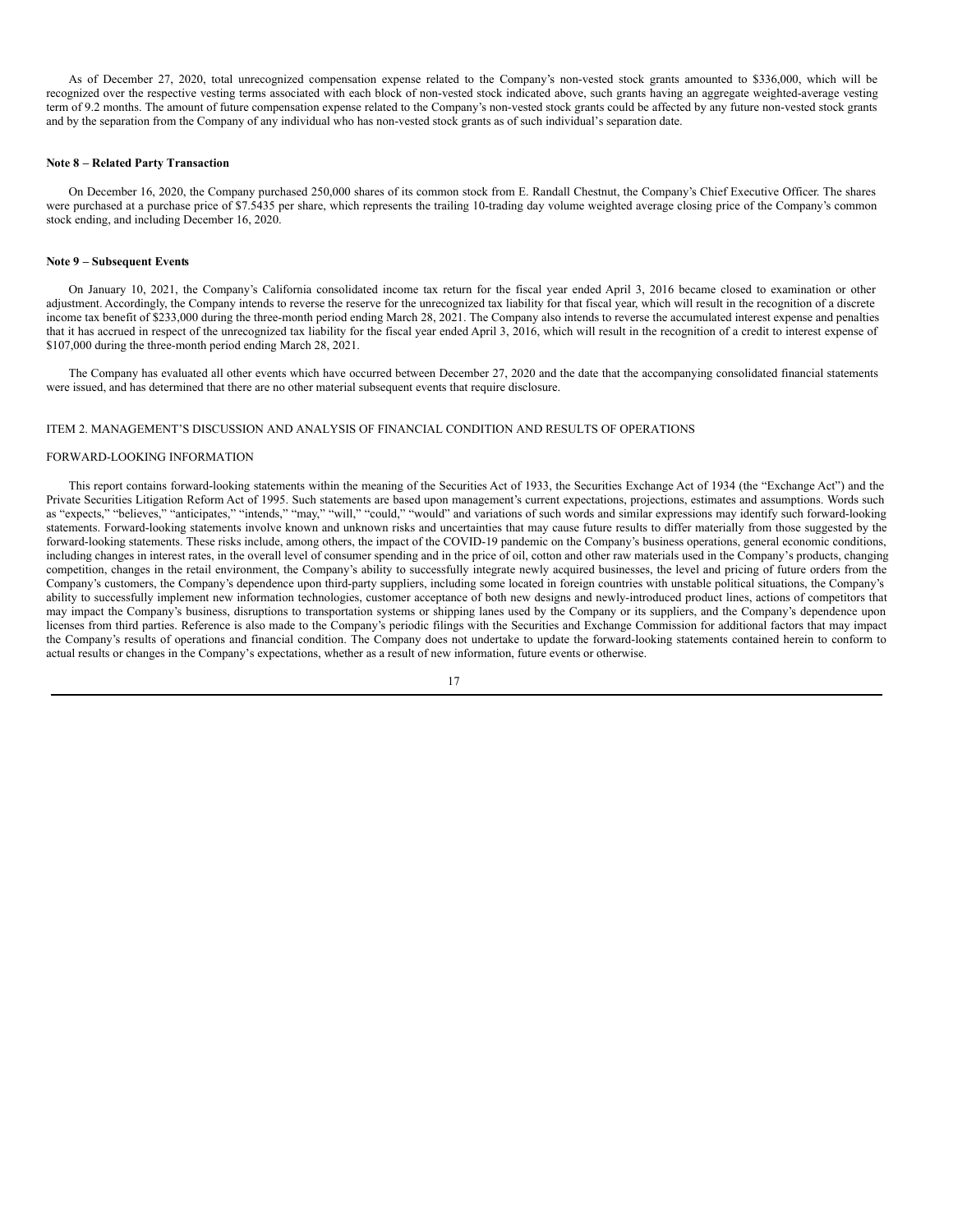#### DESCRIPTION OF BUSINESS

The Company was originally formed as a Georgia corporation in 1957 and was reincorporated as a Delaware corporation in 2003. The Company operates indirectly through its wholly-owned subsidiaries, NoJo, Sassy Baby, Inc. ("Sassy") and Carousel Designs, LLC, in the infant, toddler and juvenile products segment within the consumer products industry. The infant, toddler and juvenile products segment consists of infant and toddler bedding and blankets, bibs, soft bath products, disposable products, developmental toys and accessories. The Company's products are marketed under Company-owned trademarks, under trademarks licensed from others and as private label goods. Sales of the Company's products are made directly to retailers, such as mass merchants, large chain stores, juvenile specialty stores, value channel stores, grocery and drug stores, restaurants, wholesale clubs and internet-based retailers, as well as directly to consumers through www.babybedding.com.

The Company's products are marketed to retailers through a national sales force consisting of salaried sales executives and employees located in Compton, California; Gonzales, Louisiana; Grand Rapids, Michigan; and Bentonville, Arkansas and by independent commissioned sales representatives located throughout the United States. Products are also marketed directly to consumers from a Company facility in Douglasville, Georgia.

The infant and toddler consumer products industry is highly competitive. The Company competes with a variety of distributors and manufacturers (both branded and private label), including large infant and juvenile product companies and specialty infant and juvenile product manufacturers, on the basis of quality, design, price, brand name recognition, service and packaging. The Company's ability to compete depends principally on styling, price, service to the retailer and continued high regard for the Company's products and trade names.

Foreign and domestic contract manufacturers produce most of the Company's products, with the largest concentration being in China. The Company makes sourcing decisions based on quality, timeliness of delivery and price, including the impact of ocean freight and duties. Although the Company maintains relationships with a limited number of suppliers, the Company believes that its products may be readily manufactured by several alternative sources in quantities sufficient to meet the Company's requirements. The Company also produces some of its products domestically at a Company facility in Douglasville, Georgia.

A summary of certain factors that management considers important in reviewing the Company's results of operations, financial position, liquidity and capital resources is set forth below, which should be read in conjunction with the accompanying consolidated financial statements and related notes included in the preceding sections of this report.

### RESULTS OF OPERATIONS

The following table contains the results of operations for the three and nine-month periods ended December 27, 2020 and December 29, 2019 and the dollar and percentage changes for those periods (in thousands, except percentages):

|                                    | <b>Three-Month Periods Ended</b> |                      |   |                      | Change |                |             | <b>Nine-Month Periods Ended</b> |                      |    |                      |    | Change  |           |  |
|------------------------------------|----------------------------------|----------------------|---|----------------------|--------|----------------|-------------|---------------------------------|----------------------|----|----------------------|----|---------|-----------|--|
|                                    |                                  | December 27,<br>2020 |   | December 29,<br>2019 |        |                | $\%$        |                                 | December 27,<br>2020 |    | December 29,<br>2019 |    |         | $\%$      |  |
| Net sales by category:             |                                  |                      |   |                      |        |                |             |                                 |                      |    |                      |    |         |           |  |
| Bedding, blankets and              |                                  |                      |   |                      |        |                |             |                                 |                      |    |                      |    |         |           |  |
| accessories                        | \$                               | 11,431               | S | 9,605                | S      | 1,826          | $19.0\%$ \$ |                                 | 34,490               | \$ | 27,682               | \$ | 6,808   | 24.6%     |  |
| Bibs, bath, developmental toy,     |                                  |                      |   |                      |        |                |             |                                 |                      |    |                      |    |         |           |  |
| feeding, baby care and             |                                  |                      |   |                      |        |                |             |                                 |                      |    |                      |    |         |           |  |
| disposable products                |                                  | 8,045                |   | 8,982                |        | (937)          | $-10.4%$    |                                 | 22,850               |    | 25,407               |    | (2,557) | $-10.1%$  |  |
| Total net sales                    |                                  | 19,476               |   | 18,587               |        | 889            | 4.8%        |                                 | 57,340               |    | 53,089               |    | 4,251   | $8.0\%$   |  |
| Cost of products sold              |                                  | 13,323               |   | 12,766               |        | 557            | 4.4%        |                                 | 39,070               |    | 36,848               |    | 2,222   | $6.0\%$   |  |
| Gross profit                       |                                  | 6,153                |   | 5,821                |        | 332            | $5.7\%$     |                                 | 18,270               |    | 16,241               |    | 2,029   | 12.5%     |  |
| % of net sales                     |                                  | 31.6%                |   | 31.3%                |        |                |             |                                 | 31.9%                |    | 30.6%                |    |         |           |  |
| Marketing and administrative       |                                  |                      |   |                      |        |                |             |                                 |                      |    |                      |    |         |           |  |
| expenses                           |                                  | 3,420                |   | 3,416                |        | $\overline{4}$ | 0.1%        |                                 | 10,602               |    | 10,344               |    | 258     | 2.5%      |  |
| % of net sales                     |                                  | 17.6%                |   | 18.4%                |        |                |             |                                 | 18.5%                |    | 19.5%                |    |         |           |  |
| Interest expense - net of interest |                                  |                      |   |                      |        |                |             |                                 |                      |    |                      |    |         |           |  |
| income                             |                                  | 3                    |   | 34                   |        | (31)           | $-91.2%$    |                                 | 8                    |    | 28                   |    | (20)    | $-71.4%$  |  |
| Other expense (income) - net       |                                  | $\overline{7}$       |   | (6)                  |        | 13             | $-216.7%$   |                                 | $\overline{7}$       |    | (26)                 |    | 33      | $-126.9%$ |  |
| Income tax expense                 |                                  | 582                  |   | 282                  |        | 300            | 106.4%      |                                 | 1,810                |    | 942                  |    | 868     | 92.1%     |  |
| Net income                         |                                  | 2,141                |   | 2,095                |        | 46             | 2.2%        |                                 | 5,843                |    | 4,953                |    | 890     | 18.0%     |  |
| % of net sales                     |                                  | $11.0\%$             |   | $11.3\%$             |        |                |             |                                 | 10.2%                |    | 9.3%                 |    |         |           |  |
|                                    |                                  |                      |   |                      |        | 18             |             |                                 |                      |    |                      |    |         |           |  |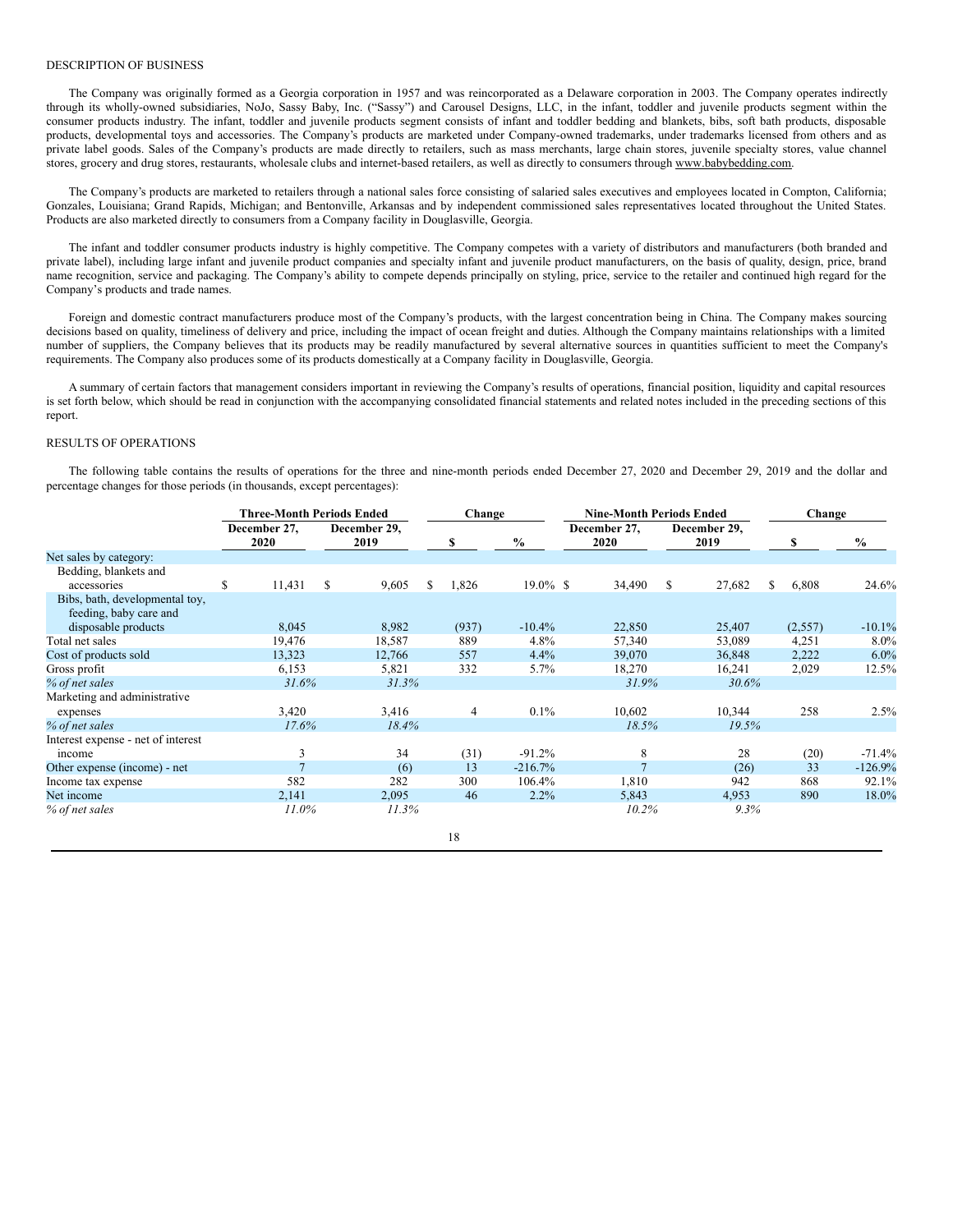*Net Sales:* Sales increased to \$19.5 million for the three months ended December 27, 2020, compared with \$18.6 million for the three months ended December 29, 2019, an increase of \$889,000, or 4.8%. Sales of bedding, blankets and accessories increased by \$1.8 million and sales of bibs, bath, developmental toys, feeding, baby care and disposable products decreased by \$937,000. Sales increased to \$57.3 million for the nine-month period ended December 27, 2020, compared with \$53.1 million for the nine-month period ended December 29, 2019, an increase of \$4.3 million, or 8.0%. Sales of bedding, blankets and accessories increased by \$6.8 million, while sales of bibs, bath, developmental toys, feeding, baby care and disposable products decreased by \$2.6 million. The increase in sales is due to higher sell-through at major retailers, which has been partially offset by declines at certain retailers that have been impacted by the COVID-19 pandemic, particularly one customer that has remained closed throughout the entire nine-month period of the current year.

*Gross Profit:* Gross profit increased by \$332,000 and increased from 31.3% of net sales for the three-month period ended December 29, 2019 to 31.6% of net sales for the three-month period ended December 27, 2020. Gross profit increased by \$2.0 million and increased from 30.6% of net sales for the nine-month period ended December 29, 2019 to 31.9% of net sales for the nine-month period ended December 27, 2020. The increase in gross profit is due to the increase in net sales as well as a more favorable customer and product mix.

*Marketing and Administrative Expenses:* Marketing and administrative expenses were flat at \$3.4 million for both the current and prior year three-month periods, but decreased from 18.4% of net sales for the three-month period ended December 29, 2019 to 17.6% of net sales for the three-month period ended December 27, 2020. Marketing and administrative expenses increased by \$258,000, but decreased from 19.5% of net sales for the nine-month period ended December 29, 2019 to 18.5% of net sales for the nine-month period ended December 27, 2020. The increase in amount for the current year-to-date period is primarily the result of higher outside services of \$318,000 and higher advertising of \$138,000, partially offset by lower travel expenses of \$120,000 and lower amortization of \$45,000.

*Income Tax Expense:* The Company's provision for income taxes is based upon an estimated annual ETR from continuing operations of 23.7% for the nine-month period ended December 27, 2020.

The Company applies the provisions of FASB ASC Sub-topic 740-10-25, which requires a minimum recognition threshold that a tax benefit must meet before being recognized in the financial statements. Recognized income tax positions are measured at the largest amount that has a greater than 50% likelihood of being realized. Changes in recognition or measurement are reflected in the period in which the change in judgment occurs. After considering all relevant information regarding the calculation of the state portion of its income tax provision, the Company believes that the technical merits of the tax position that the Company has taken with respect to state apportionment percentages would more likely than not be sustained. However, the Company also realizes that the ultimate resolution of such tax position could result in a tax charge that is more than the amount realized based upon the application of the tax position taken. Therefore, the Company's measurement regarding the tax impact of the revised state apportionment percentages resulted in the Company recording discrete reserves for unrecognized tax liabilities of \$25,000 and \$29,000 during the threemonth periods ended December 27, 2020 and December 29, 2019, respectively, and \$58,000 and \$71,000 during the nine-month periods ended December 27, 2020 and December 29, 2019, respectively, in the accompanying unaudited condensed consolidated statements of income.

In December 2016, the Company was notified by the FTB of its intention to examine the Company's claims for refund made in connection with amended California consolidated income tax returns that the Company had filed for the fiscal years ended March 30, 2014, March 31, 2013, April 1, 2012 and April 3, 2011. On July 31, 2019, the FTB notified the Company that it would take no further action with regard to the fiscal years ended March 31, 2013, April 1, 2012 and April 3, 2011. Accordingly, the Company reversed the reserves for unrecognized tax liabilities that it had previously recorded for these fiscal years, which resulted in the recognition of a discrete income tax benefit of \$232,000 during the nine-month period ended December 29, 2019 in the accompanying unaudited condensed consolidated statements of income. The Company also reversed the interest expense and penalties that it had accrued in respect of the unrecognized tax liabilities for these fiscal years, which resulted in the recognition of a credit to interest expense of \$78,000 during the nine-month period ended December 29, 2019.

The Company recorded net discrete income tax benefits of \$16,000 and \$12,000 during the three and nine-month periods ended December 27, 2020, respectively, to reflect the net effects of the excess tax benefits and tax shortfalls arising from the vesting of non-vested stock and the exercise of stock options during the periods. During the three and nine-month periods ended December 29, 2019, the Company recorded a discrete income tax benefit of \$1,000 and a net discrete income tax charge of \$5,000, respectively, to reflect the effects of the excess tax benefits and tax shortfalls arising from the exercise of stock options and the vesting of non-vested stock during the periods.

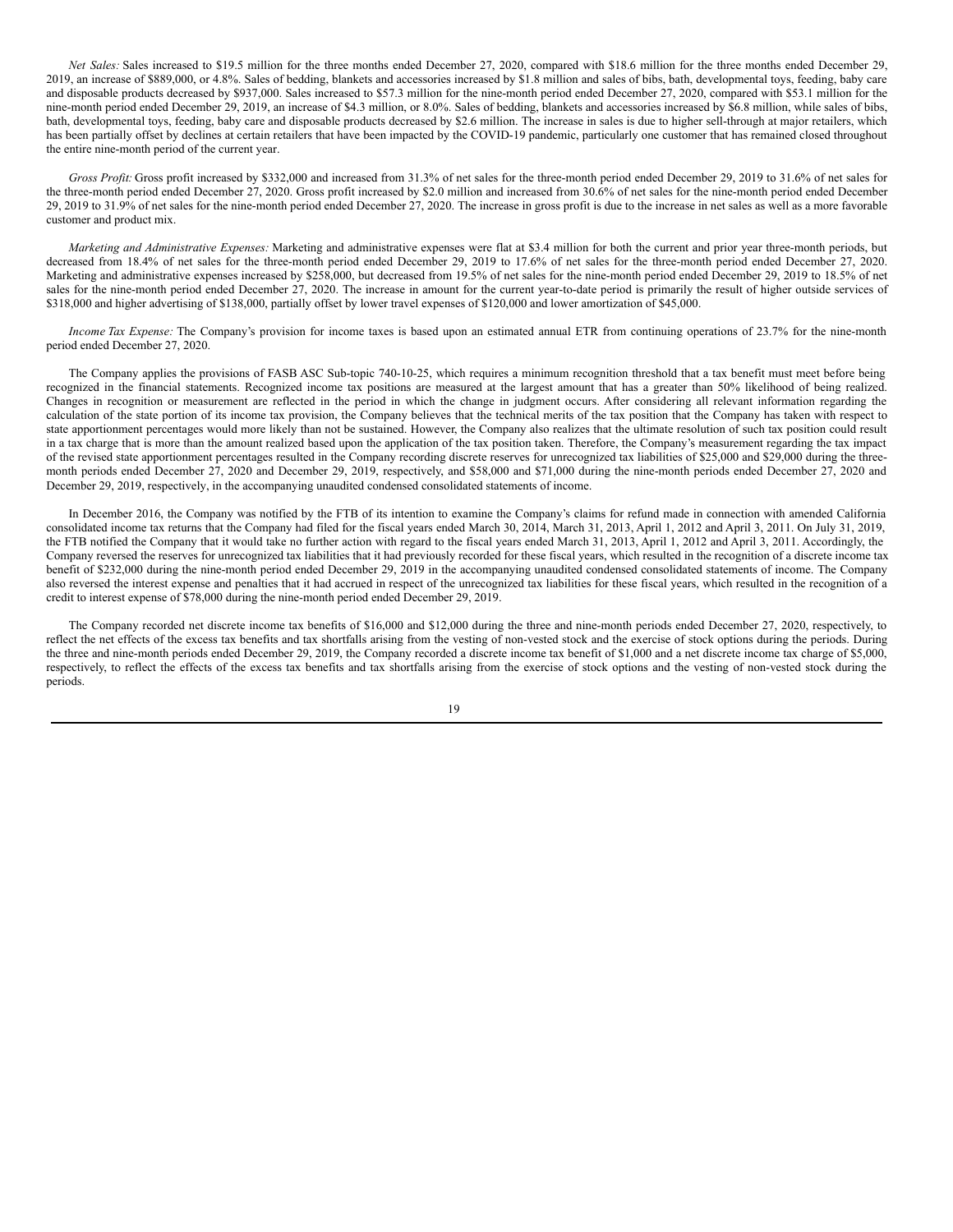The Company recorded a discrete income tax benefit of \$74,000 during each of the three and nine-month periods ended December 27, 2020, and \$274,000 during each of the three and nine-month periods ended December 29, 2019, to reflect the aggregate effect of certain tax credits.

The ETR on continuing operations and the discrete income tax charges and benefits recognized resulted in an overall provision for income taxes of 23.7% and 16.0% for the nine-month periods ended December 27, 2020 and December 29, 2019, respectively.

Although the Company does not anticipate a material change to the ETR from continuing operations for the balance of fiscal year 2021, several factors could impact the ETR, including variations from the Company's estimates of the amount and source of its pre-tax income, and the actual ETR for the year could differ materially from the Company's estimates.

# FINANCIAL POSITION, LIQUIDITY AND CAPITAL RESOURCES

Net cash provided by operating activities increased from \$7.2 million for the nine-month period ended December 29, 2019 to \$8.1 million for the nine-month period ended December 27, 2020. The increase in the current year was primarily the result of an increase in net income of \$890,000, an increase in accounts payable that was \$2.3 million higher in the current year than in the prior year, and an increase in accrued liabilities that was \$704,000 higher in the current year that in the prior year, offset by an increase in accounts receivable of \$446,000 compared with a decrease of \$2.2 million in the prior year and an increase in inventory in the current year that was \$1.0 million higher than the increase in the prior year.

Net cash used in investing activities increased from \$352,000 in the prior year to \$528,000 in the current year, primarily due to higher capital expenditures.

Net cash used in financing activities decreased from \$6.9 million in the prior year to \$4.2 million in the current year, primarily due to net repayments under the revolving line of credit that were \$1.9 million lower in the current year compared with the prior year and the receipt of almost \$2.0 million in proceeds from the Loan made pursuant to the PPP under the CARES Act as discussed in Note 2 – Financing Arrangements, as well as the issuance of common stock resulting from stock option exercises that was \$458,000 more than in the prior year. These amounts were offset by stock repurchases that were \$2.4 million higher than the prior year and dividend payments that were \$800,000 lower than in the prior year.

At December 27, 2020, there was no balance owed on the Company's revolving line of credit with CIT, there was no letter of credit outstanding and \$26.0 million was available under the revolving line of credit based on the Company's eligible accounts receivable and inventory balances.

To reduce its exposure to credit losses and to enhance the predictability of its cash flow, the Company assigns the majority of its trade accounts receivable to CIT under factoring agreements. Under the terms of the factoring agreements, CIT remits customer payments to the Company as such payments are received by CIT and bears credit losses with respect to assigned accounts receivable from approved customers that are within approved credit limits, while the Company bears the responsibility for adjustments from customers related to returns, allowances, claims and discounts. CIT may at any time terminate or limit its approval of shipments to a particular customer. If such a termination were to occur, then the Company must either choose to assume the credit risk for shipments after the date of such termination or limitation or cease shipments to such customer. There were no advances from the factor at either December 27, 2020 or December 29, 2019.

The Company continues to monitor the impact of the COVID-19 pandemic on its supply chain, manufacturing and distribution operations, customers and employees, as well as the U.S. economy in general. However, due to the uncertainty as to when governmental restrictions on business will be fully lifted, the impact thereof, and the duration and widespread nature of the COVID-19 pandemic, the Company cannot currently predict the long-term impact on its operations and financial results.

The uncertainties associated with the COVID-19 pandemic include potential adverse effects on the overall economy, the Company's supply chain, transportation services, employees and customers, consumer sentiment in general, and traffic within the retail stores that carry the Company's products. The COVID-19 pandemic could adversely affect the Company's revenues, earnings, liquidity and cash flows and may require significant actions in response, including employee furloughs, closings of Company facilities, expense reductions or discounts of the pricing of the Company's products, all in an effort to mitigate such effects. Conditions surrounding COVID-19 change rapidly, and additional impacts of which the Company is not currently aware may arise. Based on past performance and current expectations, the Company believes that its anticipated cash flow from operations and the availability under its revolving line of credit are sufficient to fund the Company's requirements for working capital, capital expenditures and debt service for at least the next 12 months.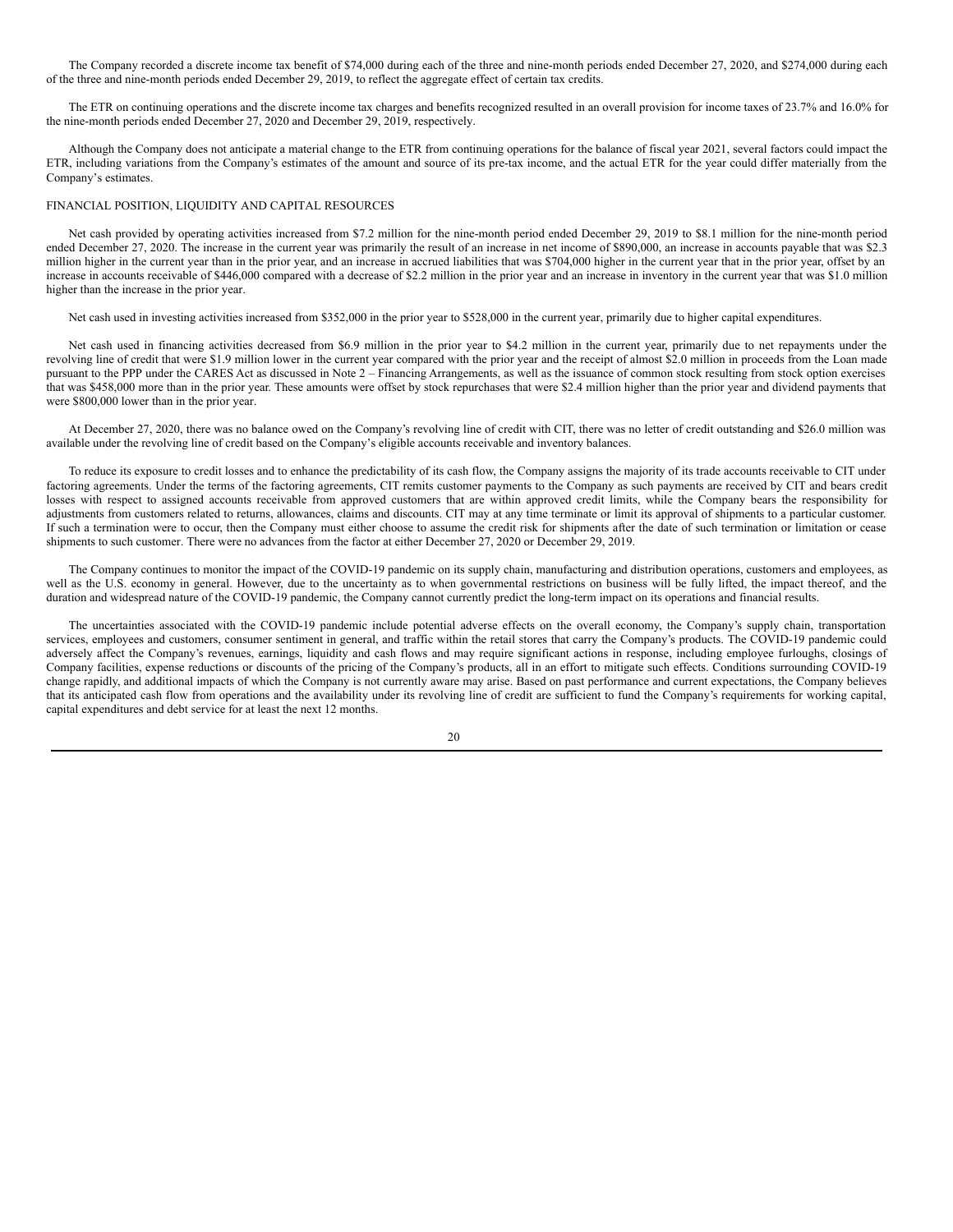The Company's future performance is, to a certain extent, subject to general economic, financial, competitive, legislative, regulatory and other factors beyond its control. Based upon the current level of operations, the Company believes that its cash flow from operations and funds available under the revolving line of credit will be adequate to meet its liquidity needs.

#### ITEM 3. QUANTITATIVE AND QUALITATIVE DISCLOSURES ABOUT MARKET RISK

For a discussion of market risks that could affect the Company, refer to the risk factors disclosed in Item 1A. of Part 1 of the Company's annual report on Form 10-K for the year ended March 29, 2020.

#### INTEREST RATE RISK

Although the Company could have an exposure to interest rate risk related to its floating rate debt, there was no balance outstanding on its floating rate debt as of December 27, 2020.

#### COMMODITY RATE RISK

The Company sources its products primarily from foreign contract manufacturers, with the largest concentration being in China. The Company's exposure to commodity price risk primarily relates to changes in the prices in China of cotton, oil and labor, which are the principal inputs used in a substantial number of the Company's products. In addition, although the Company pays its Chinese suppliers in U.S. dollars, an arbitrary strengthening of the rate of the Chinese currency versus the U.S. dollar could result in an increase in the cost of the Company's finished goods. There is no assurance that the Company could timely respond to such increases by proportionately increasing the prices at which its products are sold to the Company's customers.

### MARKET CONCENTRATION RISK

The Company's financial results are closely tied to sales to its top two customers, which represented approximately 62% of the Company's gross sales in fiscal year 2020. In addition, 40% of the Company's gross sales in fiscal year 2020 consisted of licensed products, which included 30% of sales associated with the Company's license agreements with affiliated companies of the Walt Disney Company. The Company's results could be materially impacted by the loss of one or more of these licenses.

#### ITEM 4. CONTROLS AND PROCEDURES

The Company's Chief Executive Officer and Chief Financial Officer have evaluated the effectiveness of the Company's disclosure controls and procedures (as such term is defined in Rules 13a-15(e) and 15d-15(e) under the Exchange Act) as of the end of the period covered by this report, as required by paragraph (b) of Rules 13a-15 or 15d-15 of the Exchange Act. Based on such evaluation, such officers have concluded that, as of the end of the period covered by this report, the Company's disclosure controls and procedures are effective.

During the three-month period ended December 27, 2020, there were no changes in the Company's internal control over financial reporting ("ICFR") identified in connection with the evaluation required by paragraph (d) of Rules 13a-15 or 15d-15 of the Exchange Act that has materially affected, or is reasonably likely to materially affect, the Company's ICFR.

# PART II - OTHER INFORMATION

#### ITEM 1. LEGAL PROCEEDINGS

The Company is, from time to time, involved in various legal and regulatory proceedings relating to claims arising in the ordinary course of its business. Neither the Company nor any of its subsidiaries is a party to any such proceeding the outcome of which, individually or in the aggregate, is expected to have a material adverse effect on the Company's financial condition, results of operations or cash flow.

### ITEM 1A. RISK FACTORS

There have been no material changes to the risk factors disclosed in Item 1A. of Part 1 of the Company's annual report on Form 10-K for the year ended March 29, 2020.

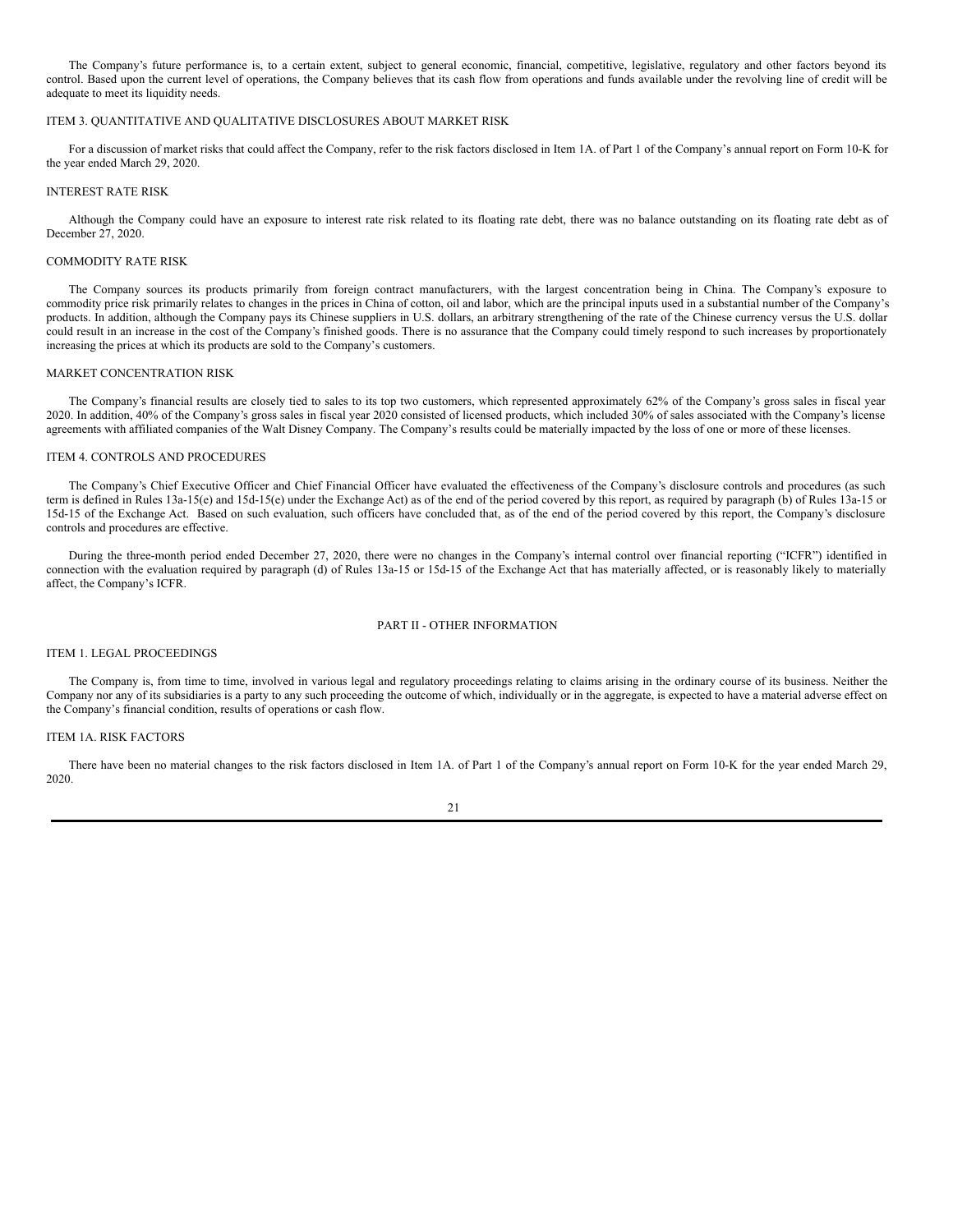# ITEM 2. UNREGISTERED SALES OF EQUITY SECURITIES AND USE OF PROCEEDS

(c) Issuer Purchases of Equity Securities

The table below sets forth information regarding the Company's repurchases of its outstanding common stock during the three-month period ended December 27, 2020.

|                            |                      |                              | <b>Total Number of Shares</b> | Approximate Dollar Value of      |
|----------------------------|----------------------|------------------------------|-------------------------------|----------------------------------|
|                            | Total Number of      |                              | Purchased as Part of Publicly | Shares that May Yet be Purchased |
| Period                     | Shares Purchased (1) | Average Price Paid Per Share | Announced Plans or Programs   | Under the Plans or Programs      |
| September 28, 2020 through |                      |                              |                               |                                  |
| November 1, 2020           |                      | $\Omega$                     | 0                             | \$0                              |
| November 2, 2020 through   |                      |                              |                               |                                  |
| November 29, 2020          |                      |                              |                               | \$0                              |
| November 30, 2020 through  |                      |                              |                               |                                  |
| December 27, 2020          | 250,000              | \$7.5435                     |                               | \$0                              |
|                            |                      |                              |                               |                                  |
| Total                      | 250,000              | \$7.5435                     |                               | \$0                              |

(1) The shares purchased from November 30, 2020 through December 27, 2020 consist of shares of common stock purchased on December 16, 2020 from E. Randall Chestnut, the Company's Chief Executive Officer, pursuant to an Amended and Restated Employment and Severance Protection Agreement. The purchase price of \$7.5435 per share represents the trailing 10-trading day volume weighted average closing price per share of the Company's common stock ending, and including, December 16, 2020.

# ITEM 3. DEFAULTS UPON SENIOR SECURITIES

None.

ITEM 4. MINE SAFETY DISCLOSURES

Not applicable.

# ITEM 5. OTHER INFORMATION

None.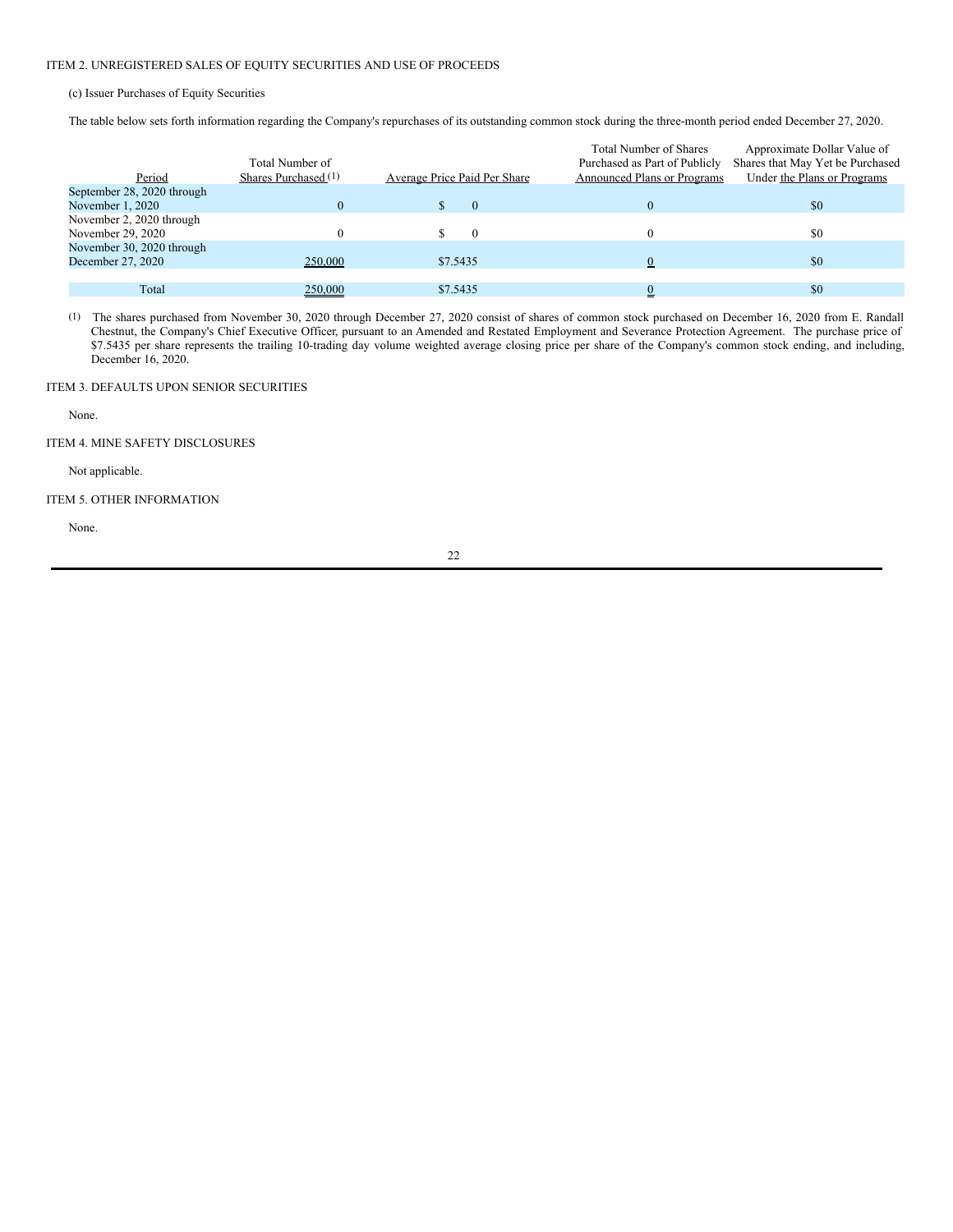### ITEM 6. EXHIBITS

Exhibits required to be filed by Item 601 of Regulation S-K are included as Exhibits to this report as follows:

| Exhibit |                                                                                                                                                                                                                                                                 |
|---------|-----------------------------------------------------------------------------------------------------------------------------------------------------------------------------------------------------------------------------------------------------------------|
| Number  | Description of Exhibit                                                                                                                                                                                                                                          |
| 3.1     | Amended and Restated Certificate of Incorporation of the Company (1)                                                                                                                                                                                            |
| 3.2     | Certificate of Amendment to the Amended and Restated Certificate of Incorporation of the Company (2)                                                                                                                                                            |
| 3.3     | Bylaws of the Company, as amended and restated through November 15, 2016 (3)                                                                                                                                                                                    |
| $10.1*$ | Amended and Restated Employment and Severance Protection Agreement, dated as of December 16, 2020, by and between the Company and E.<br>Randall Chestnut (4)                                                                                                    |
| 31.1    | Rule $13a-14(a)/15d-14(a)$ Certification by the Company's Chief Executive Officer (5)                                                                                                                                                                           |
| 31.2    | Rule $13a-14(a)/15d-14(a)$ Certification by the Company's Chief Financial Officer (5)                                                                                                                                                                           |
| 32.1    | Section 1350 Certification by the Company's Chief Executive Officer (5)                                                                                                                                                                                         |
| 32.2    | Section 1350 Certification by the Company's Chief Financial Officer (5)                                                                                                                                                                                         |
| 101     | The following information from the registrant's Form 10-Q for the quarterly period ended December 27, 2020, formatted as interactive data files in<br>XBRL (eXtensible Business Reporting Language):<br>Unaudited Condensed Consolidated Balance Sheets;<br>(i) |

- (ii) Unaudited Condensed Consolidated Statements of Income;
- (iii) Unaudited Condensed Consolidated Statements of Changes in Shareholders' Equity;
- (iv) Unaudited Condensed Consolidated Statements of Cash Flows; and (v) Notes to Unaudited Condensed Consolidated Financial Statements.
- 
- (1) Incorporated herein by reference to registrant's Quarterly Report on Form 10-Q for the quarter ended December 28, 2003.
- (2) Incorporated herein by reference to the registrant's Current Report on Form 8-K dated August 9, 2011.
- (3) Incorporated herein by reference to the registrant's Current Report on Form 8-K dated November 16, 2016.
- (4) Incorporated herein by reference to the registrant's Current Report on Form 8-K dated December 17, 2020.
- (5) Filed herewith.

Management contract or a compensatory plan or arrangement.

# SIGNATURE

Pursuant to the requirements of the Securities Exchange Act of 1934, the registrant has duly caused this report to be signed on its behalf by the undersigned thereunto duly authorized.

CROWN CRAFTS, INC.

Date: February 10, 2021 /s/ Olivia W. Elliott

OLIVIA W. ELLIOTT President, Chief Operating Officer and Chief Financial Officer (Principal Financial Officer and Principal Accounting Officer)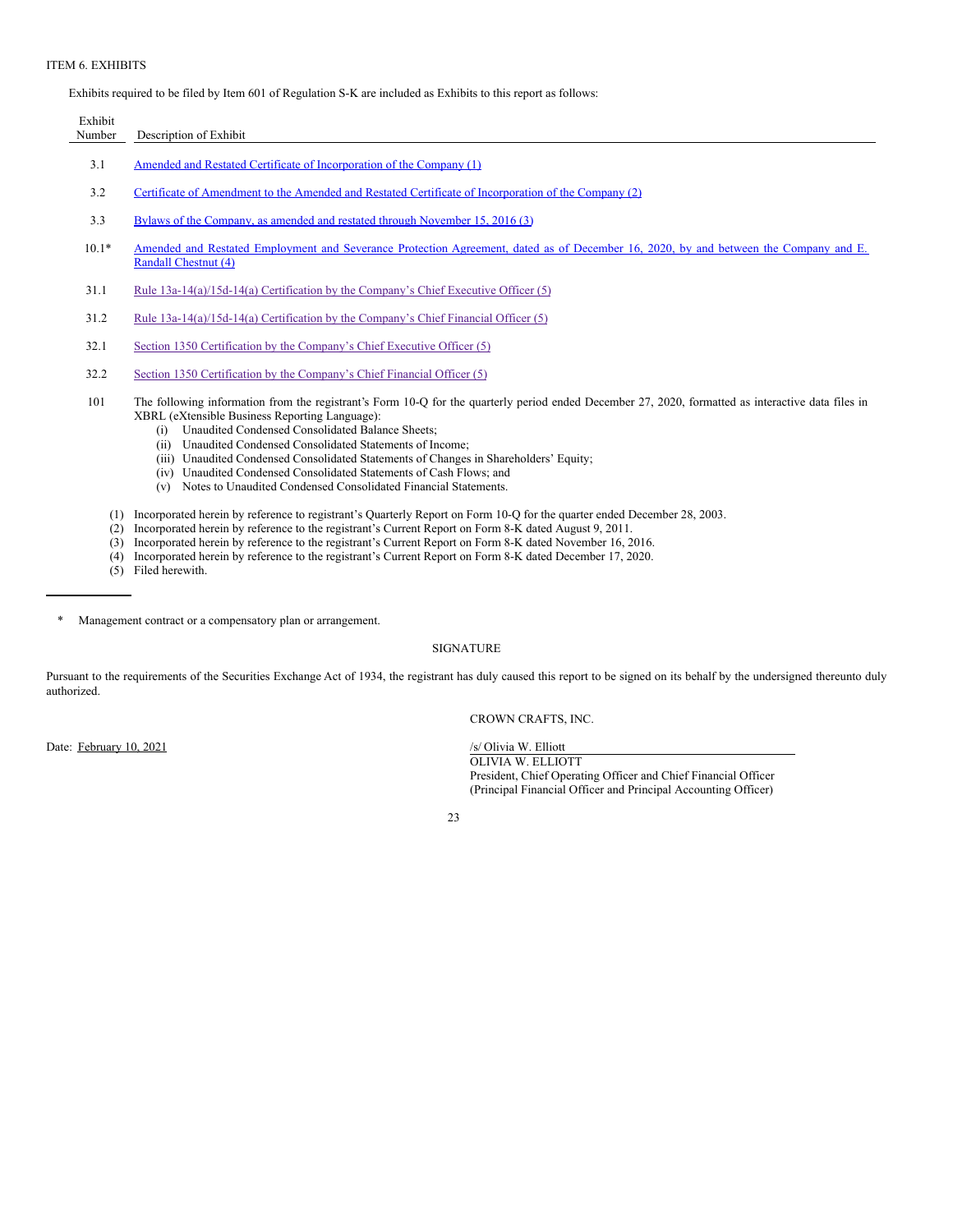<span id="page-23-0"></span>I, E. Randall Chestnut, certify that:

- 1. I have reviewed this Quarterly Report on Form 10-Q of Crown Crafts, Inc. for the period ended December 27, 2020;
- 2. Based on my knowledge, this report does not contain any untrue statement of a material fact or omit to state a material fact necessary to make the statements made, in light of the circumstances under which such statements were made, not misleading with respect to the period covered by this report;
- 3. Based on my knowledge, the financial statements, and other financial information included in this report, fairly present in all material respects the financial condition, results of operations and cash flows of the registrant as of, and for, the periods presented in this report;
- 4. The registrant's other certifying officers and I are responsible for establishing and maintaining disclosure controls and procedures (as defined in Exchange Act Rules 13a-15(e) and 15d-15(e)) and internal control over financial reporting (as defined in Exchange Act Rules 13a-15(f) and 15d-15(f)) for the registrant and we have:
	- (a) Designed such disclosure controls and procedures, or caused such disclosure controls and procedures to be designed under our supervision, to ensure that material information relating to the registrant, including its consolidated subsidiaries, is made known to us by others within those entities, particularly during the period in which this report is being prepared;
	- (b) Designed such internal control over financial reporting, or caused such internal control over financial reporting to be designed under our supervision, to provide reasonable assurance regarding the reliability of financial reporting and the preparation of financial statements for external purposes in accordance with generally accepted accounting principles;
	- (c) Evaluated the effectiveness of the registrant's disclosure controls and procedures and presented in this report our conclusions about the effectiveness of the disclosure controls and procedures, as of the end of the period covered by this report based on such evaluation; and
	- (d) Disclosed in this report any change in the registrant's internal control over financial reporting that occurred during the registrant's most recent fiscal quarter (the registrant's fourth fiscal quarter in the case of an annual report) that has materially affected, or is reasonably likely to materially affect, the registrant's internal control over financial reporting; and
- 5. The registrant's other certifying officers and I have disclosed, based on our most recent evaluation of internal control over financial reporting, to the registrant's auditors and the audit committee of the registrant's board of directors (or persons performing the equivalent function):
	- (a) All significant deficiencies and material weaknesses in the design or operation of internal control over financial reporting which are reasonably likely to adversely affect the registrant's ability to record, process, summarize and report financial information; and
	- (b) Any fraud, whether or not material, that involves management or other employees who have a significant role in the registrant's internal control over financial reporting.

Date: February 10, 2021 /s/ E. Randall Chestnut

E. Randall Chestnut, Chairman of the Board and Chief Executive Officer, Crown Crafts, Inc.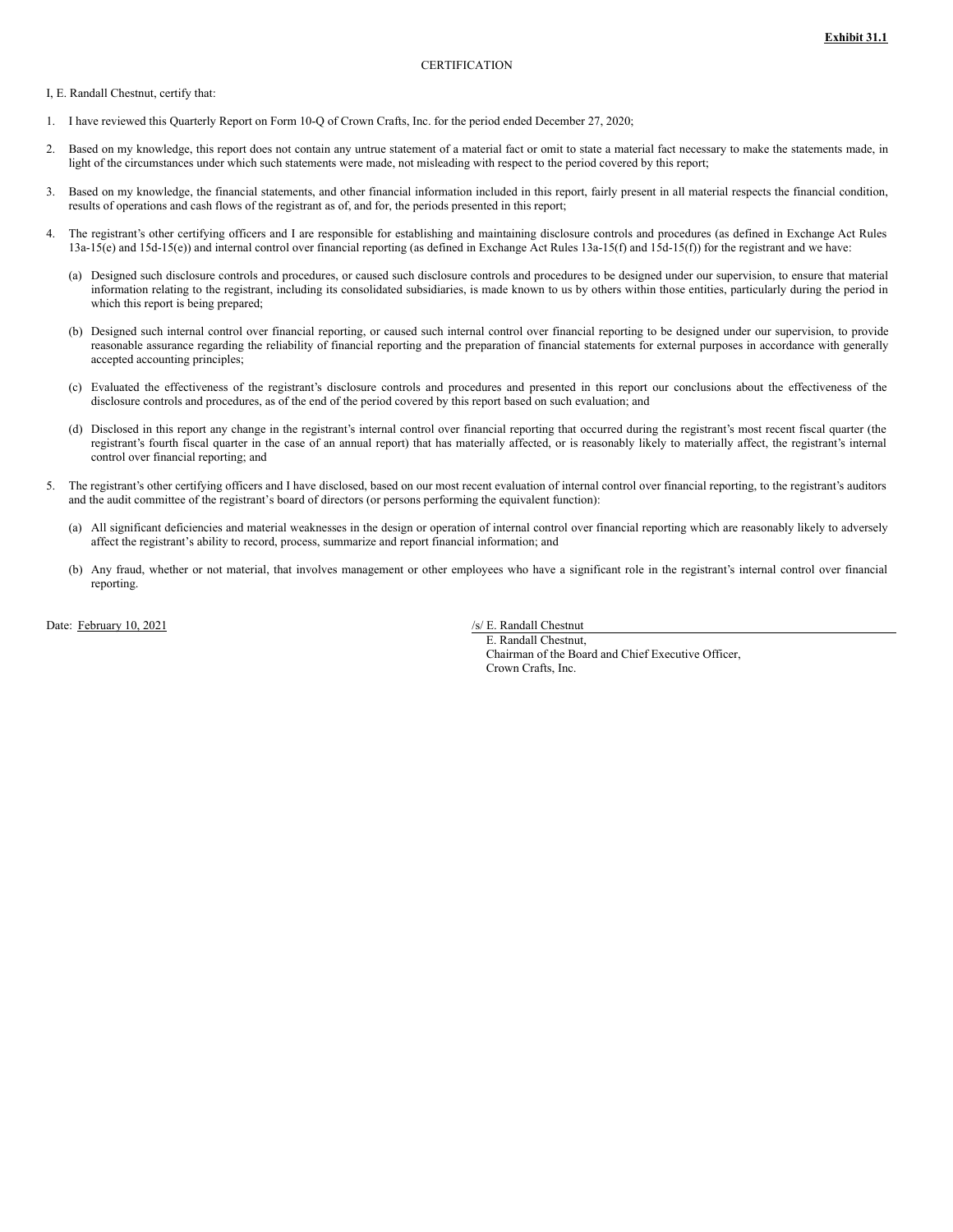<span id="page-24-0"></span>I, Olivia W. Elliott, certify that:

- 1. I have reviewed this Quarterly Report on Form 10-Q of Crown Crafts, Inc. for the period ended December 27, 2020;
- 2. Based on my knowledge, this report does not contain any untrue statement of a material fact or omit to state a material fact necessary to make the statements made, in light of the circumstances under which such statements were made, not misleading with respect to the period covered by this report;
- 3. Based on my knowledge, the financial statements, and other financial information included in this report, fairly present in all material respects the financial condition, results of operations and cash flows of the registrant as of, and for, the periods presented in this report;
- 4. The registrant's other certifying officers and I are responsible for establishing and maintaining disclosure controls and procedures (as defined in Exchange Act Rules 13a-15(e) and 15d-15(e)) and internal control over financial reporting (as defined in Exchange Act Rules 13a-15(f) and 15d-15(f)) for the registrant and we have:
	- (a) Designed such disclosure controls and procedures, or caused such disclosure controls and procedures to be designed under our supervision, to ensure that material information relating to the registrant, including its consolidated subsidiaries, is made known to us by others within those entities, particularly during the period in which this report is being prepared;
	- (b) Designed such internal control over financial reporting, or caused such internal control over financial reporting to be designed under our supervision, to provide reasonable assurance regarding the reliability of financial reporting and the preparation of financial statements for external purposes in accordance with generally accepted accounting principles;
	- (c) Evaluated the effectiveness of the registrant's disclosure controls and procedures and presented in this report our conclusions about the effectiveness of the disclosure controls and procedures, as of the end of the period covered by this report based on such evaluation; and
	- (d) Disclosed in this report any change in the registrant's internal control over financial reporting that occurred during the registrant's most recent fiscal quarter (the registrant's fourth fiscal quarter in the case of an annual report) that has materially affected, or is reasonably likely to materially affect, the registrant's internal control over financial reporting; and
- 5. The registrant's other certifying officers and I have disclosed, based on our most recent evaluation of internal control over financial reporting, to the registrant's auditors and the audit committee of the registrant's board of directors (or persons performing the equivalent function):
	- (a) All significant deficiencies and material weaknesses in the design or operation of internal control over financial reporting which are reasonably likely to adversely affect the registrant's ability to record, process, summarize and report financial information; and
	- (b) Any fraud, whether or not material, that involves management or other employees who have a significant role in the registrant's internal control over financial reporting.

Date: February 10, 2021 /s/ Olivia W. Elliott

Olivia W. Elliott, President, Chief Operating Officer and Chief Financial Officer, Crown Crafts, Inc.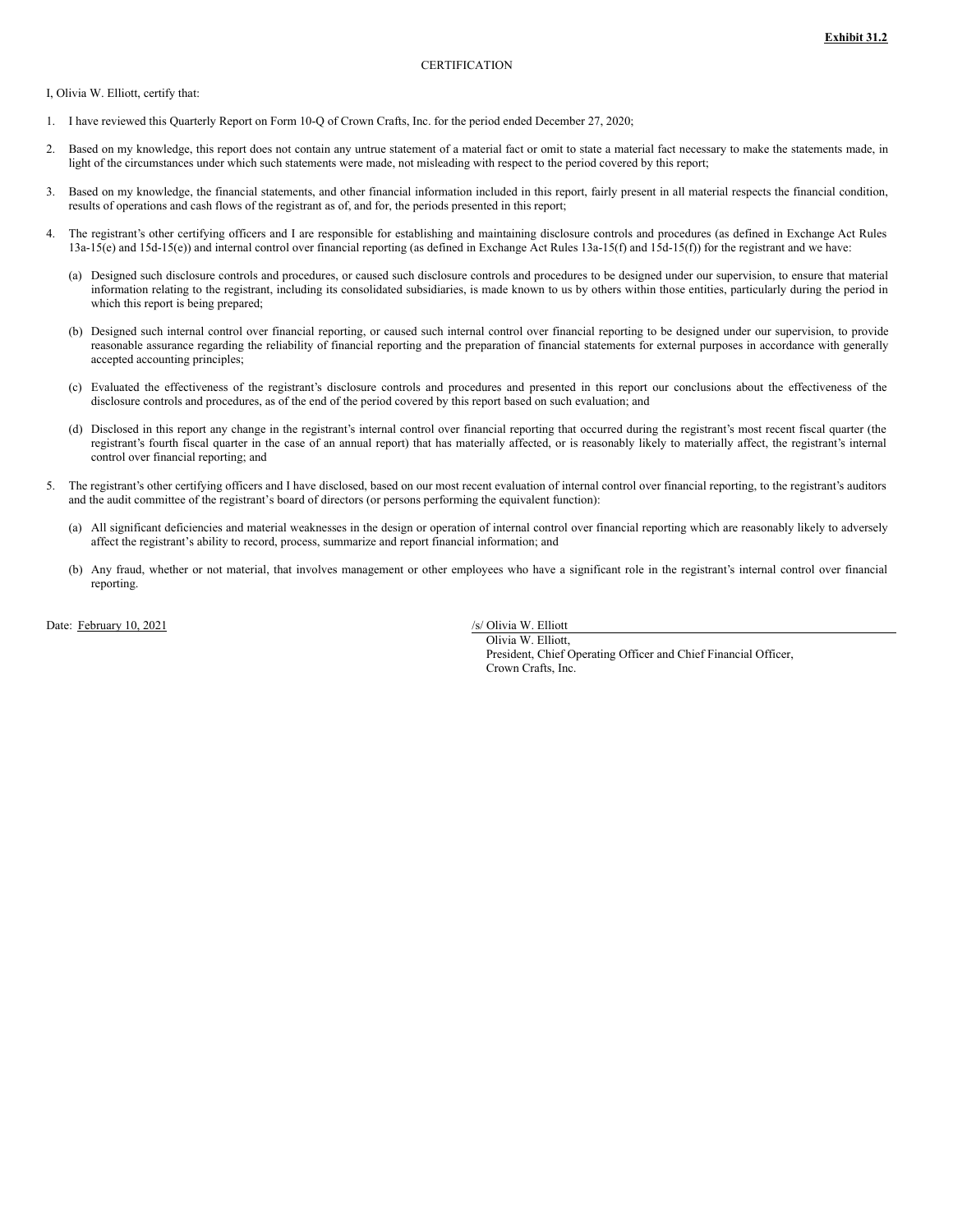<span id="page-25-0"></span>I, E. Randall Chestnut, the Chairman of the Board and Chief Executive Officer of Crown Crafts, Inc. (the "Company"), do hereby certify, in accordance with 18 U.S.C. § 1350, as adopted pursuant to Section 906 of the Sarbanes-Oxley Act of 2002, that, to my knowledge:

- 1. The Quarterly Report on Form 10-Q of the Company for the period ending December 27, 2020 (the "Periodic Report") fully complies with the requirements of Section 13(a) or 15(d) of the Securities Exchange Act of 1934, as amended; and
- 2. The information contained in the Periodic Report fairly presents, in all material respects, the financial condition and results of operations of the Company.

Dated: February 10, 2021

/s/ E. Randall Chestnut

E. Randall Chestnut, Chairman of the Board and Chief Executive Officer, Crown Crafts, Inc.